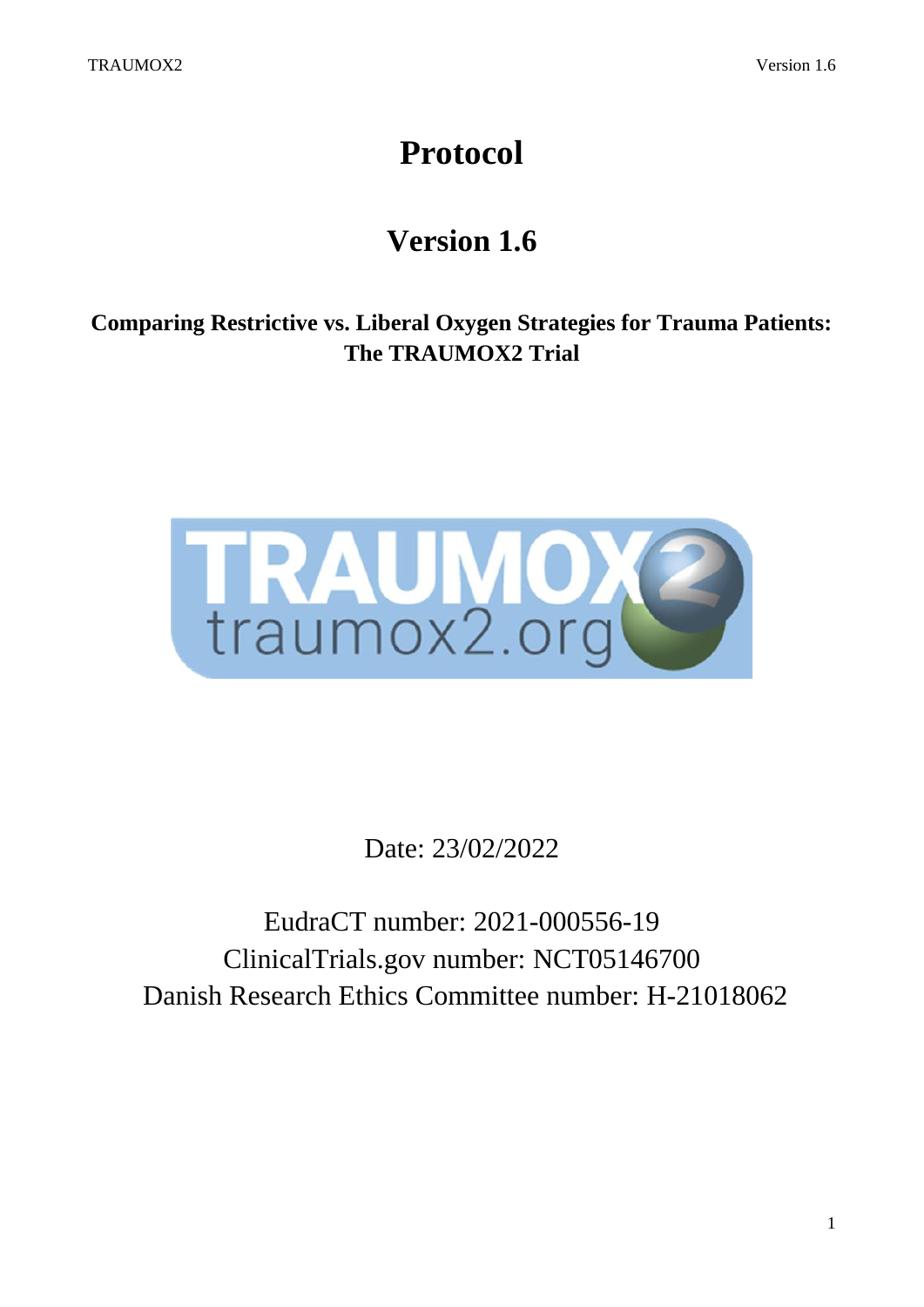## **TABLE OF CONTENTS**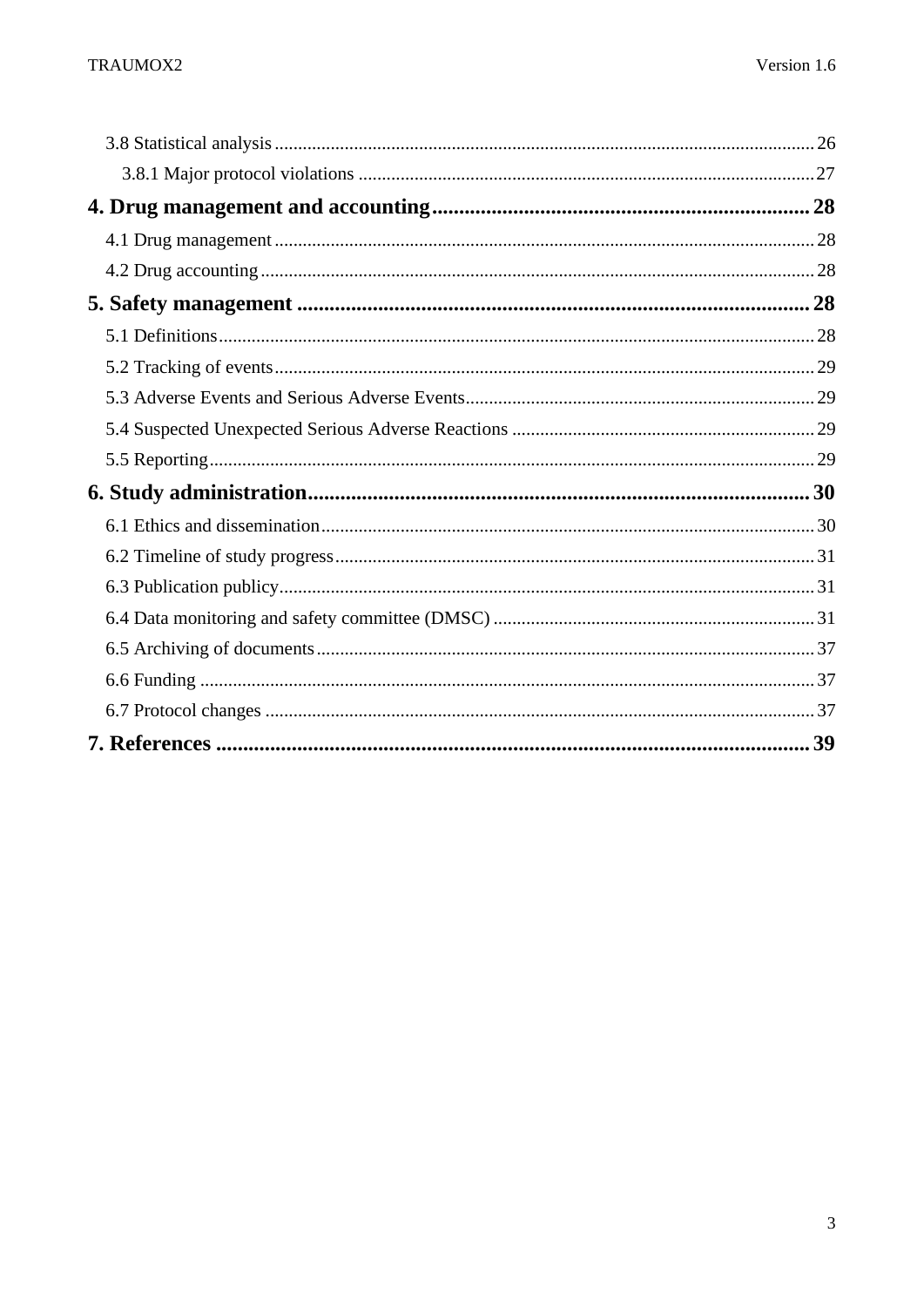## <span id="page-3-0"></span>**General information**

| <b>Protocol title:</b> | Comparing Restrictive vs. Liberal Oxygen Strategies for Trauma Patients: The<br><b>TRAUMOX2 Trial</b>                                                                                                                                                                                                                                                                                                                                                                                                                                                                                                                                                                                                                                                                                                                                                                                                                                                                                                                                                                                       |  |  |
|------------------------|---------------------------------------------------------------------------------------------------------------------------------------------------------------------------------------------------------------------------------------------------------------------------------------------------------------------------------------------------------------------------------------------------------------------------------------------------------------------------------------------------------------------------------------------------------------------------------------------------------------------------------------------------------------------------------------------------------------------------------------------------------------------------------------------------------------------------------------------------------------------------------------------------------------------------------------------------------------------------------------------------------------------------------------------------------------------------------------------|--|--|
| <b>Short title:</b>    | TRAUMOX2                                                                                                                                                                                                                                                                                                                                                                                                                                                                                                                                                                                                                                                                                                                                                                                                                                                                                                                                                                                                                                                                                    |  |  |
| <b>Protocol date:</b>  | 23/02/2022                                                                                                                                                                                                                                                                                                                                                                                                                                                                                                                                                                                                                                                                                                                                                                                                                                                                                                                                                                                                                                                                                  |  |  |
| <b>Version number:</b> | 1.6                                                                                                                                                                                                                                                                                                                                                                                                                                                                                                                                                                                                                                                                                                                                                                                                                                                                                                                                                                                                                                                                                         |  |  |
| <b>Investigators:</b>  | Jacob Steinmetz, MD, Ph.D.<br><b>Sponsor</b><br>Member of the steering committee<br>Professor<br>Afdeling for Bedøvelse, Operation og TraumeCenter, HovedOrtoCentret<br>Rigshospitalet<br>Den Landsdækkende Akutlægehelikopterordning<br>Inge Lehmanns Vej 6, opgang 6, 1. sal<br>2100 København Ø<br>E-mail: jacob.steinmetz@regionh.dk<br>Phone: +45 35 45 84 34<br>CVR number: 29190623 (Region Hovedstaden)<br>Tobias Arleth, MD, Ph.D. student<br>Coordinating and primary investigator<br>Member of the steering committee<br>Afdeling for Bedøvelse, Operation og TraumeCenter, HovedOrtoCentret<br>Rigshospitalet<br>Inge Lehmanns Vej 6, opgang 6, 1. sal<br>2100 København Ø<br>Denmark<br>E-mail: tobias.arleth@regionh.dk<br>Phone: +45 35 45 95 02<br>Søren Mikkelsen, MD, Ph.D.<br><b>Primary investigator</b><br>Professor<br>Præhospital forskningsenhed, Region Syddanmark<br>Akutlægebilsorganisationen i Odense<br>Anæstesiologisk-Intensiv Afd. V<br>Odense Universitetshospital<br>J.B. Winsløws Vej 4<br>5000 Odense C<br>Denmark<br>E-mail: soeren.mikkelsen@rsyd.dk |  |  |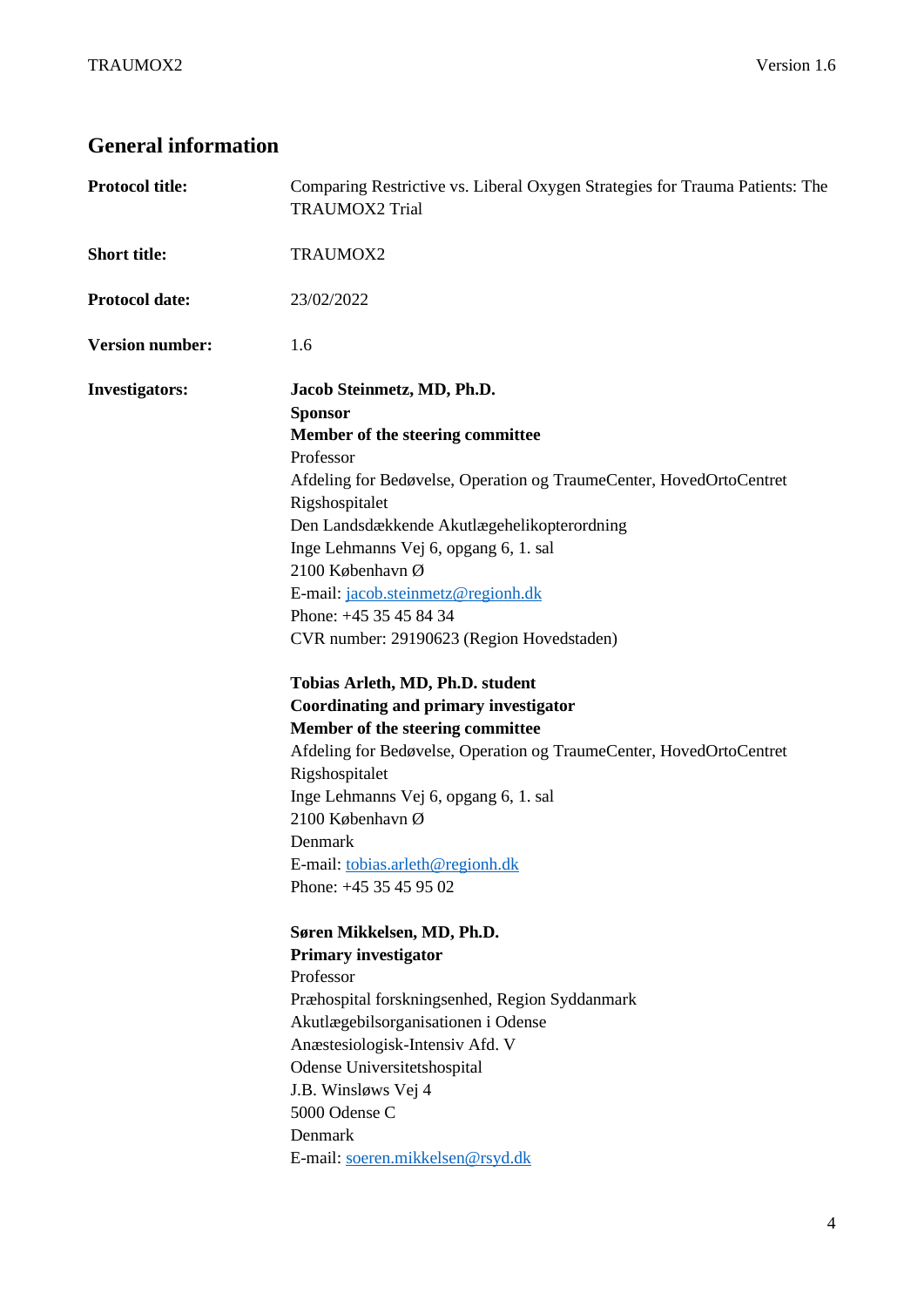## **Stine Thorhauge Zwisler, MD, Ph.D. Investigator**

Anæstesiologisk-Intensiv Afdeling V J. B. Winsløws Vej 4 5000 Odense Denmark E-mail: [stine.zwisler@rsyd.dk](file://///regionh.top.local/dfs/Logget/LovbeskyttetMapper/TRAUMOX2/Videnskabsetisk%20Komité/stine.zwisler@rsyd.dk)

#### **Mikkel Andreas Strømgaard Andersen, MD, Ph.D.**

#### **Primary investigator**

Operation og Bedøvelse 2 (Nord) Krydspkt J319 Aarhus Universitetshospital Palle Juul-Jensens Boulevard 99 8200 Aarhus N Denmark E-mail: [mikkel.andersen@ph.rm.dk](mailto:mikkel.andersen@ph.rm.dk)

#### **Christian Fenger-Eriksen, MD, Ph.D.**

#### **Investigator**

Associate professor Operation og Bedøvelse 2 (Nord) Krydspkt J319 Aarhus Universitetshospital Palle Juul-Jensens Boulevard 99 8200 Aarhus N Denmark E-mail: [chfen@dadlnet.dk](file://///regionh.top.local/dfs/Logget/LovbeskyttetMapper/TRAUMOX2/Videnskabsetisk%20Komité/chfen@dadlnet.dk)

## **Josefine S. Baekgaard, MD, Ph.D. Investigator Member of the steering committee** Afdeling for Bedøvelse, Operation og TraumeCenter, HovedOrtoCentret Rigshospitalet Inge Lehmanns Vej 6, opgang 6, 1. sal 2100 København Ø Denmark E-mail: [josefinebaekgaard@me.com](mailto:josefinebaekgaard@me.com)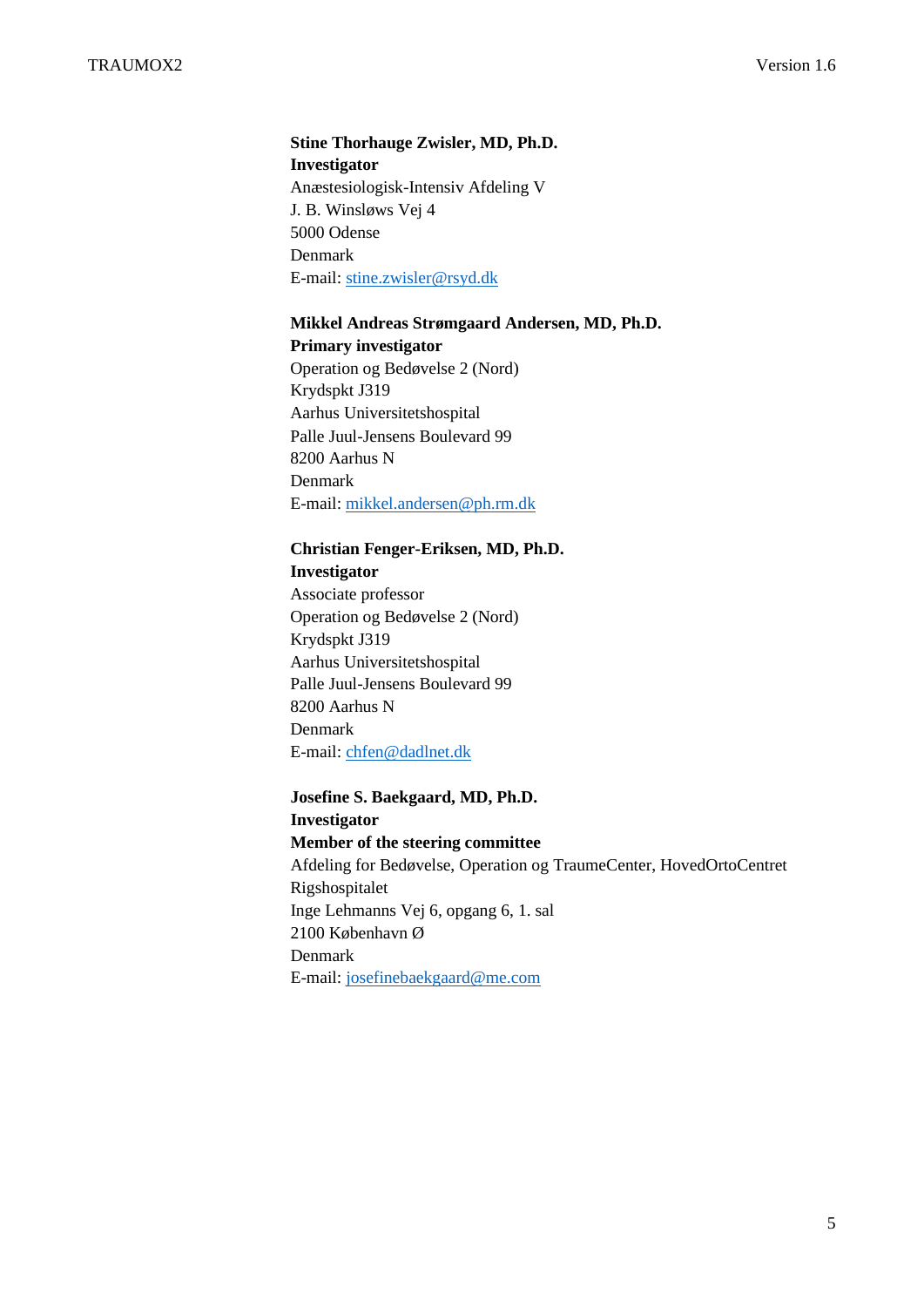**Lars Simon Rasmussen, MD, Ph.D., DMSc Investigator Member of the steering committee** Professor Afdeling for Bedøvelse, Operation og TraumeCenter, HovedOrtoCentret Rigshospitalet Inge Lehmanns Vej 6, opgang 6, 1. sal 2100 København Ø Denmark E-mail: [lars.simon.rasmussen.01@regionh.dk](mailto:lars.simon.rasmussen.01@regionh.dk)

**Markus Klimek, MD, Ph.D.**

#### **Investigator Member of the steering committee**

Associate professor Department of Anesthesiology Erasmus University Medical Center Rotterdam Doctor Molewaterplein 40 3015 GD Rotterdam The Netherlands E-mail: [m.klimek@erasmusmc.nl](file://///regionh.top.local/dfs/Logget/LovbeskyttetMapper/TRAUMOX2/Videnskabsetisk%20Komité/m.klimek@erasmusmc.nl)

#### **Mark G. Van Vledder, MD, Ph.D. Primary investigator**

Trauma Research Unit, dept. of Surgery Erasmus MC, University Medical Center Rotterdam P. O. Box 2040, 3000 CA Rotterdam The Netherlands E-mail:<m.vanvledder@erasmusmc.nl>

#### **Esther M. M. van Lieshout**

**Investigator** Trauma Research Unit, dept. of Surgery Erasmus MC, University Medical Center Rotterdam P. O. Box 2040, 3000 CA Rotterdam The Netherlands E-mail:<e.vanlieshout@erasmusmc.nl>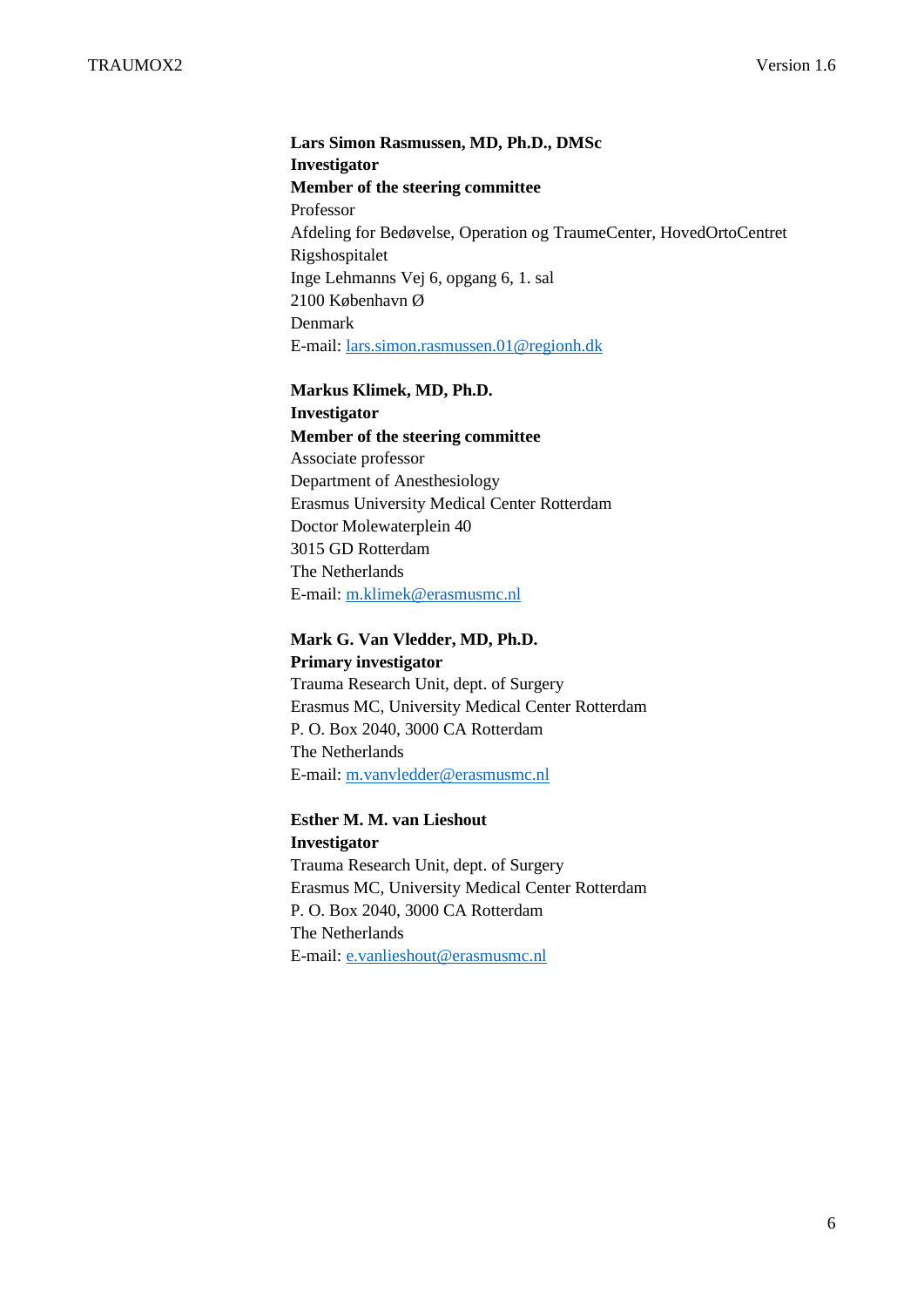## **Jochen Hinkelbein, Prof. Dr. med. Primary investigator Member of the steering committee** DESA, EDIC, FAsMA Department of Anaesthesiology and Intensive Care Medicine Faculty of Medicine and University Hospital of Cologne Kerpener Str. 62 50937 Köln Germany E-mail: [jochen.hinkelbein@uk-koeln.de](file://///regionh.top.local/dfs/Logget/LovbeskyttetMapper/TRAUMOX2/Videnskabsetisk%20Komité/jochen.hinkelbein@uk-koeln.de)

#### **Sirin Yücetepe, Dr. med. Investigator**

Department of Anaesthesiology and Intensive Care Medicine Faculty of Medicine and University Hospital of Cologne Kerpener Str. 62 50937 Köln Germany E-mail: [sirin.yuecetepe@uk-koeln.de](file://///regionh.top.local/dfs/Logget/LovbeskyttetMapper/TRAUMOX2/Videnskabsetisk%20Komité/jochen.hinkelbein@uk-koeln.de)

#### **Study sites: Rigshospitalet**

Afdeling for Bedøvelse, Operation og TraumeCenter 6011, HovedOrtoCentret Inge Lehmanns Vej 6, opgang 6, 1. sal 2100 København Ø Denmark E-mail: [hoc.rigshospitalet@regionh.dk](mailto:hoc.rigshospitalet@regionh.dk) Phone: +45 35 45 34 74

#### **Odense Universitetshospital**

Anæstesiologisk-Intensiv Afd. V J.B. Winsløws Vej 4 5000 Odense C Denmark E-mail: [ode.v@rsyd.dk](mailto:ode.v@rsyd.dk) Phone: +45 65 41 18 59

#### **Aarhus Universitetshospital**

Operation og Bedøvelse 2 (Nord) Krydspkt J319 Palle Juul-Jensens Boulevard 99 8200 Aarhus N Denmark E-mail: [bedoevelse.operation@auh.rm.dk](mailto:bedoevelse.operation@auh.rm.dk) Phone: +45 78 46 29 92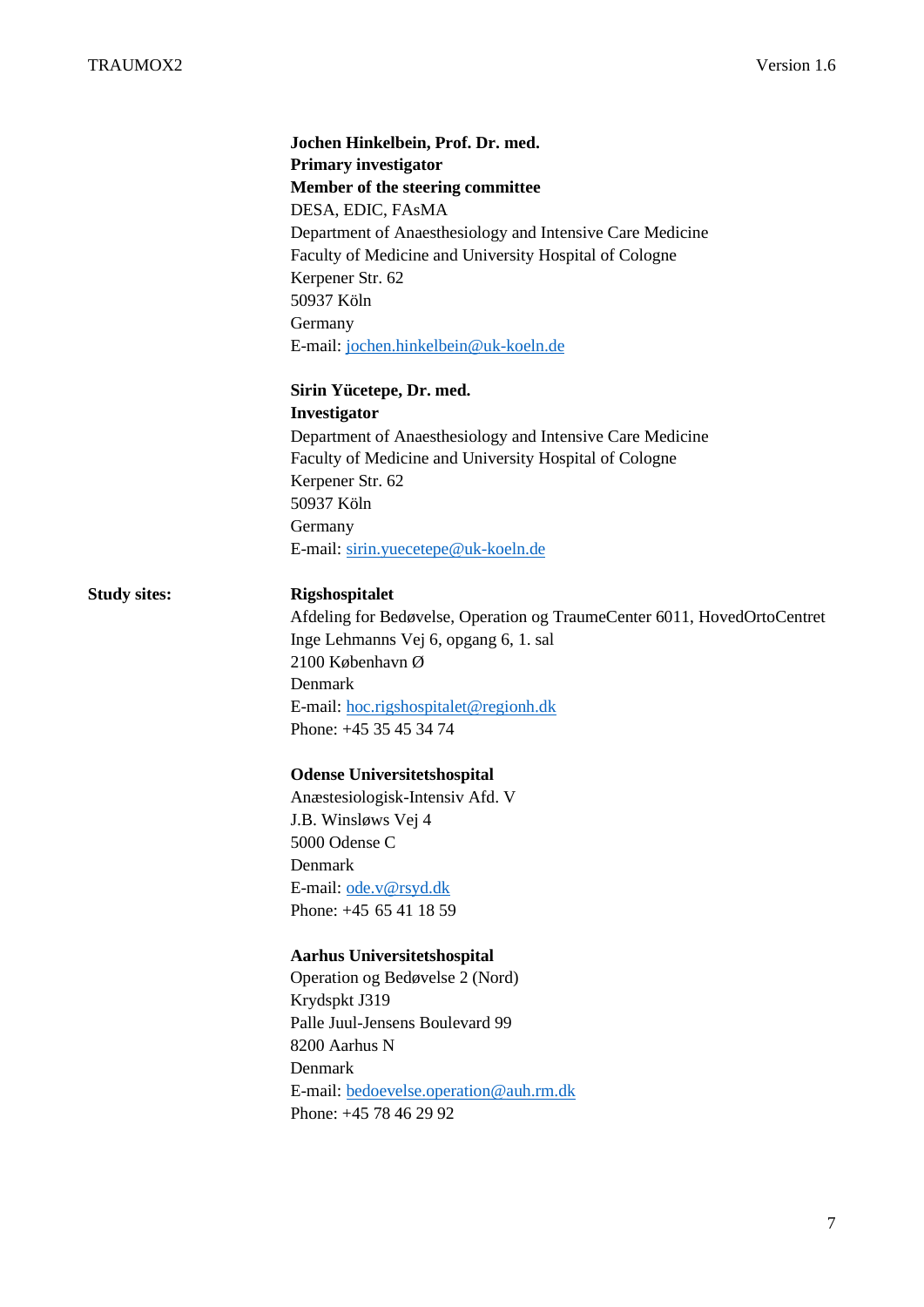|                     | <b>Erasmus University Medical Center Rotterdam</b>                 |
|---------------------|--------------------------------------------------------------------|
|                     | Doctor Molewaterplein 40                                           |
|                     | 3015 GD Rotterdam                                                  |
|                     | The Netherlands                                                    |
|                     |                                                                    |
|                     | <b>University Hospital of Cologne</b>                              |
|                     | Kerpener Str. 62                                                   |
|                     | 50937 Köln                                                         |
|                     | Germany                                                            |
| Data monitoring and | Bodil Steen Rasmussen, MD, Ph.D.                                   |
| safety committee:   | Chairman of the data monitoring and safety committee (DMSC)        |
|                     | Professor                                                          |
|                     | Department of Anesthesia and Intensive Care                        |
|                     | Aalborg University Hospital                                        |
|                     |                                                                    |
|                     | Lars Wiuff Andersen, MD, M.P.H., Ph.D., D.M.Sc.                    |
|                     | Member of the data monitoring and safety committee (DMSC)          |
|                     | Associate professor                                                |
|                     | Department of Anesthesiology and Intensive Care Medicine           |
|                     | Aarhus University Hospital                                         |
|                     | Research Center for Emergency Medicine                             |
|                     | Aarhus University Hospital and Aarhus University                   |
|                     | Prehospital Emergency Medical Services                             |
|                     | <b>Central Denmark Region</b>                                      |
|                     |                                                                    |
|                     | Marius Rehn, MD, Ph.D.                                             |
|                     | Member of the data monitoring and safety committee (DMSC)          |
|                     | Associate professor                                                |
|                     | Consultant anaesthesiologist and pre-hospital critical care doctor |
|                     | Department of Research and development                             |
|                     | Norwegian Air Ambulance Foundation                                 |
|                     | Oslo, Norway Air Ambulance Department                              |
|                     | Division of Prehospital Services                                   |
|                     | Oslo University Hospital                                           |
|                     | Oslo                                                               |
|                     | Norway Faculty of Health Sciences, University of Stavanger         |
|                     | Stavanger, Norway                                                  |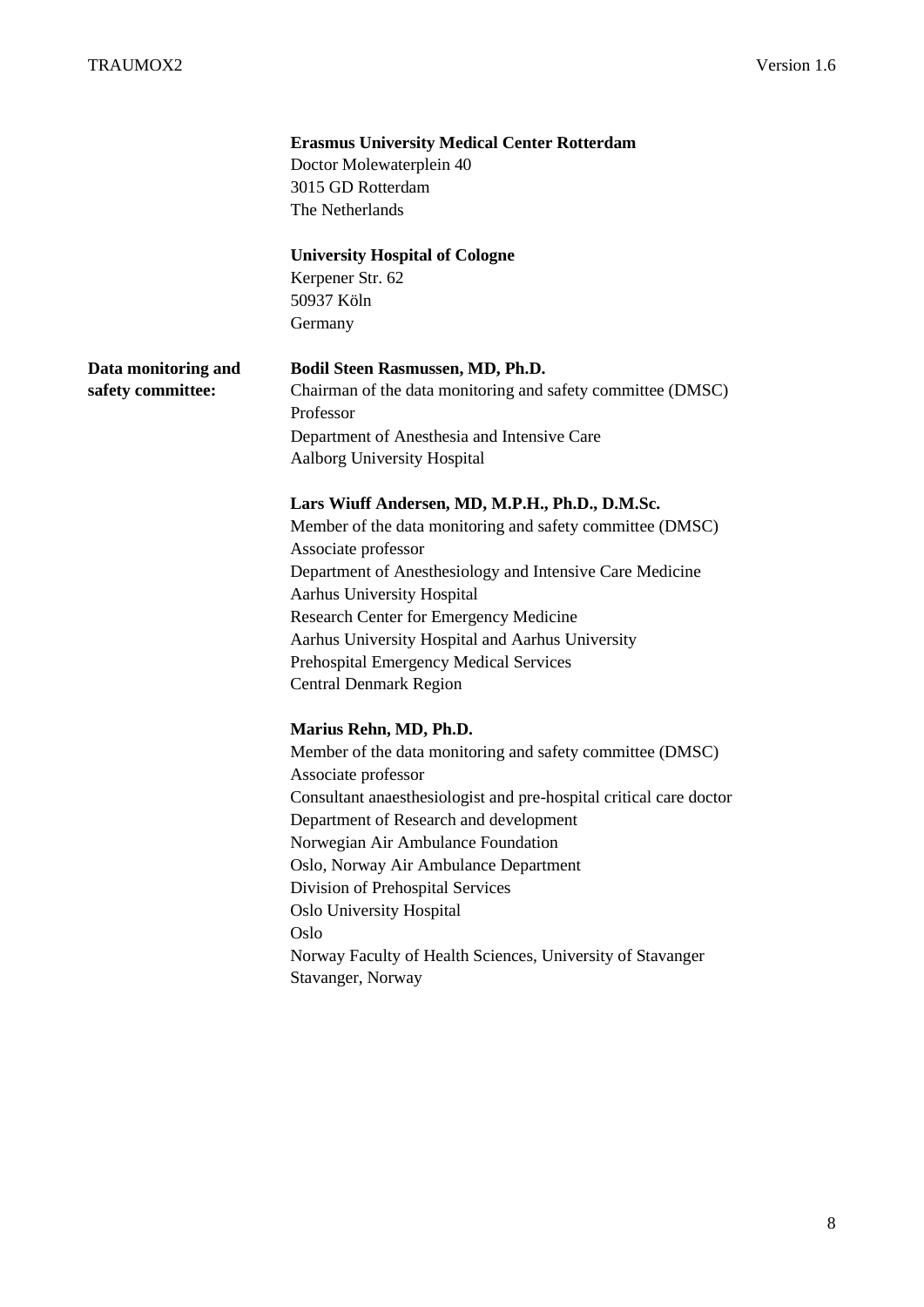#### **Brice Ozenne, biostatistician**

Member of the data monitoring and safety committee (DMSC) Assistant professor Department of Public Health, Section of Biostatistics University of Copenhagen Denmark Neurobiology Research Unit and BrainDrugs Copenhagen University Hospital Rigshospitalet Denmark

**Study information:** The trial will be carried out in accordance with the protocol and the applicable laws in this field. The trial is registered at clinicaltrials.gov and at the European Union Drug Regulating Authorities Clinical Trials (EudraCT) database.

**Date and signature (sponsor):** 

JACONS STEINMETZ

 $11/3 - 21$ 

**Date and signature (primary investigator):**

Tobias Arleth<br>Tobias Arleth 11/03-21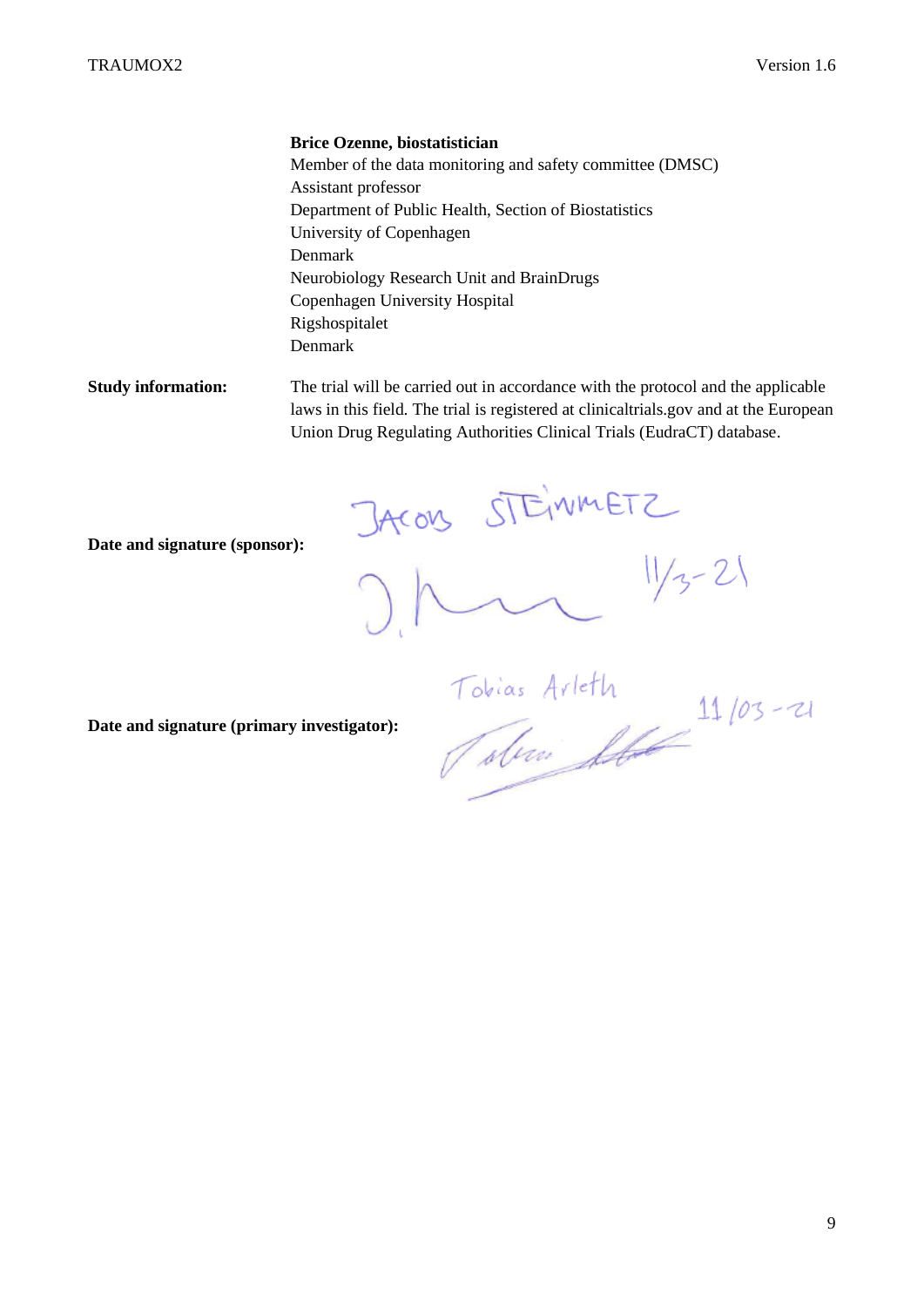## <span id="page-9-0"></span>**Abbreviations**

- ABG Arterial Blood Gas
- AE Adverse Event
- AIS Abbreviated Injury Scale
- ARDS Acute Respiratory Distress Syndrome
- DMSC Data monitoring and safety committee
- EudraCT European Union Drug Regulating Authorities Clinical Trials
- FiO<sub>2</sub> Fraction of Inspired Oxygen
- GCS Glasgow Coma Scale
- GDPR General Data Protection Regulation
- GOSE Glasgow Outcome Scale Extended
- HOS Hospital
- ICU Intensive Care Unit
- ISS Injury Severity Score
- LOS Length Of Stay
- OR Operating Room
- PACU Post-Anaesthesia Care Unit
- REDCap Research Electronic Data Capture
- SAE Serious Adverse Event
- SUSAR Suspected Unexpected Serious Adverse Reaction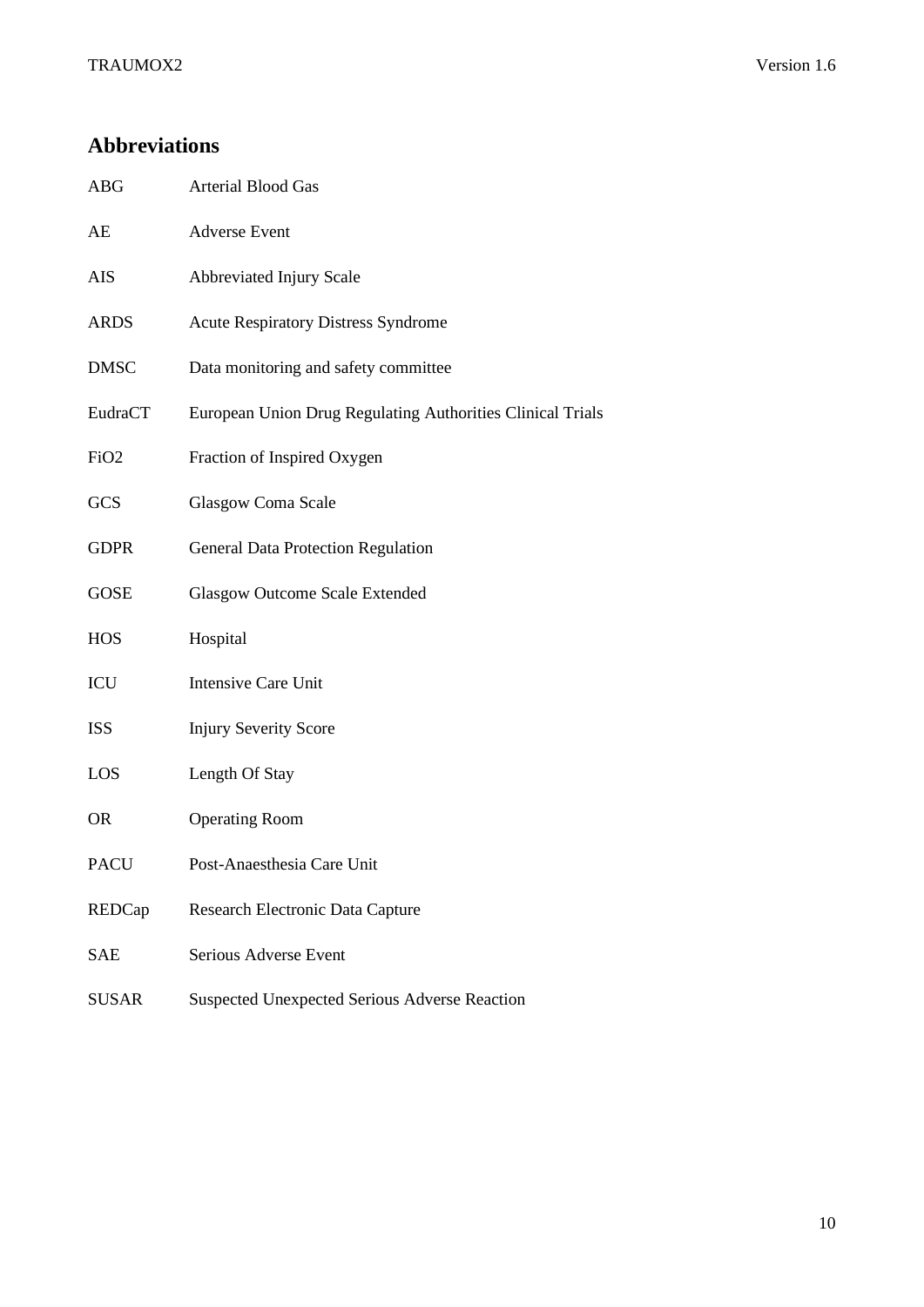## <span id="page-10-0"></span>**Appendices**

- 1. Deltagerinformation til forsøgsperson
- 2. Samtykkeerklæring til forsøgsperson
- 3. Deltagerinformation til pårørende
- 4. Samtykkeerklæring til pårørende
- 5. Deltagerinformation til forsøgsværge i lægemiddelforsøg
- 6. Samtykkeerklæring til forsøgsværge i lægemiddelforsøg forud for inklusion
- 7. Samtykkeerklæring til forsøgsværge i lægemiddelforsøg efter inklusion
- 8. Deltagerinformation til plejepersonale i lægemiddelforsøg
- 9. Randomisation, data collection sheet and REDCap inclusion
- 10. EQ-5D-5L spørgeskema
- 11. The Glasgow Outcome Scale Extended spørgeskema
- 12. Produktresuméer for oxygen ved Air Liquide, Strandmøllen og Linde Gas, kryogen og komprimeret
- 13. Forsøgspersoners rettigheder i et sundhedsvidenskabeligt forskningsprojekt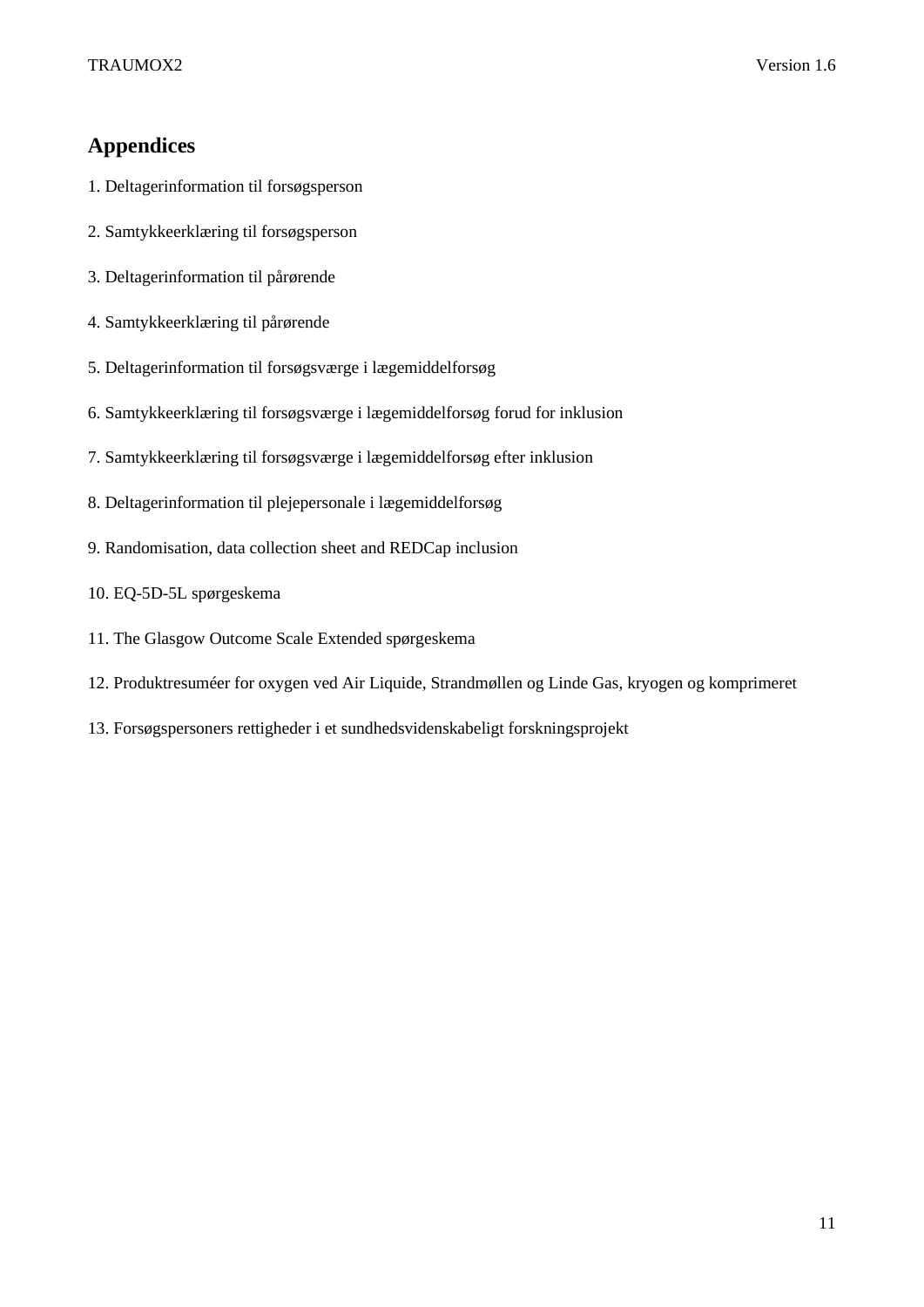## <span id="page-11-0"></span>**Protocol synopsis**

| <b>Item</b>        | <b>Description</b>                                                                                                                                                                                                                                                                                                                                                                                                                          |  |  |
|--------------------|---------------------------------------------------------------------------------------------------------------------------------------------------------------------------------------------------------------------------------------------------------------------------------------------------------------------------------------------------------------------------------------------------------------------------------------------|--|--|
| Study title        | Comparing Restrictive vs. Liberal Oxygen Strategies for Trauma Patients: The<br><b>TRAUMOX2 Trial</b>                                                                                                                                                                                                                                                                                                                                       |  |  |
| Study short name   | TRAUMOX2                                                                                                                                                                                                                                                                                                                                                                                                                                    |  |  |
| Protocol version   | 1.6                                                                                                                                                                                                                                                                                                                                                                                                                                         |  |  |
| Study registration | EudraCT number: 2021-000556-19<br>ClinicalTrials.gov number: NCT05146700<br>Danish Research Ethics Committee number: H-21018062                                                                                                                                                                                                                                                                                                             |  |  |
| Approvals          | The Committee on Health Research Ethics for the Capital Region of Denmark<br>(Regional Videnskabsetisk Komité), The Danish Medicines Agency<br>(Lægemiddelstyrelsen) and The Knowledge Centre on Data Protection<br>Compliance, Health Science and Innovation                                                                                                                                                                               |  |  |
| Monitoring         | The Good Clinical Practice Unit.                                                                                                                                                                                                                                                                                                                                                                                                            |  |  |
| Funding            | The trial is initiated by the sponsor and study investigators. It is funded by The<br>Novo Nordisk Foundation and The Lundbeck Foundation. The drug expenses<br>will be a part of the participating centres' normal budget.                                                                                                                                                                                                                 |  |  |
| Key words          | Oxygen, trauma.                                                                                                                                                                                                                                                                                                                                                                                                                             |  |  |
| Background         | In the trauma population, oxygen administration is often standard of care.<br>However, the evidence supporting oxygen administration in this population is<br>extremely limited. In a recent pilot study (TRAUMOX1), we found evidence<br>that maintenance of normoxemia following trauma is feasible. Furthermore, we<br>found that the incidence of mortality and lung complications tended to be<br>higher amongst hyperoxemic patients. |  |  |
| Hypothesis         | In TRAUMOX2, we hypothesize that a restrictive compared to a liberal oxygen<br>strategy for the initial eight hours after trauma will result in a lower rate of 30-<br>day mortality and/or major respiratory complications (pneumonia and ARDS)<br>within 30 days (combined endpoint).                                                                                                                                                     |  |  |
| Study objective    | The objective of this trial, TRAUMOX2, will be to compare the effect of a<br>restrictive versus liberal oxygen strategy the first eight hours after trauma on<br>the incidence of 30-day mortality and/or major respiratory complications<br>(pneumonia and ARDS) within 30 days (combined endpoint).                                                                                                                                       |  |  |
| Study design       | An international, multicentre, parallel-grouped, superiority, outcome assessor-<br>and analyst-blinded, randomised, controlled, clinical trial with regards to                                                                                                                                                                                                                                                                              |  |  |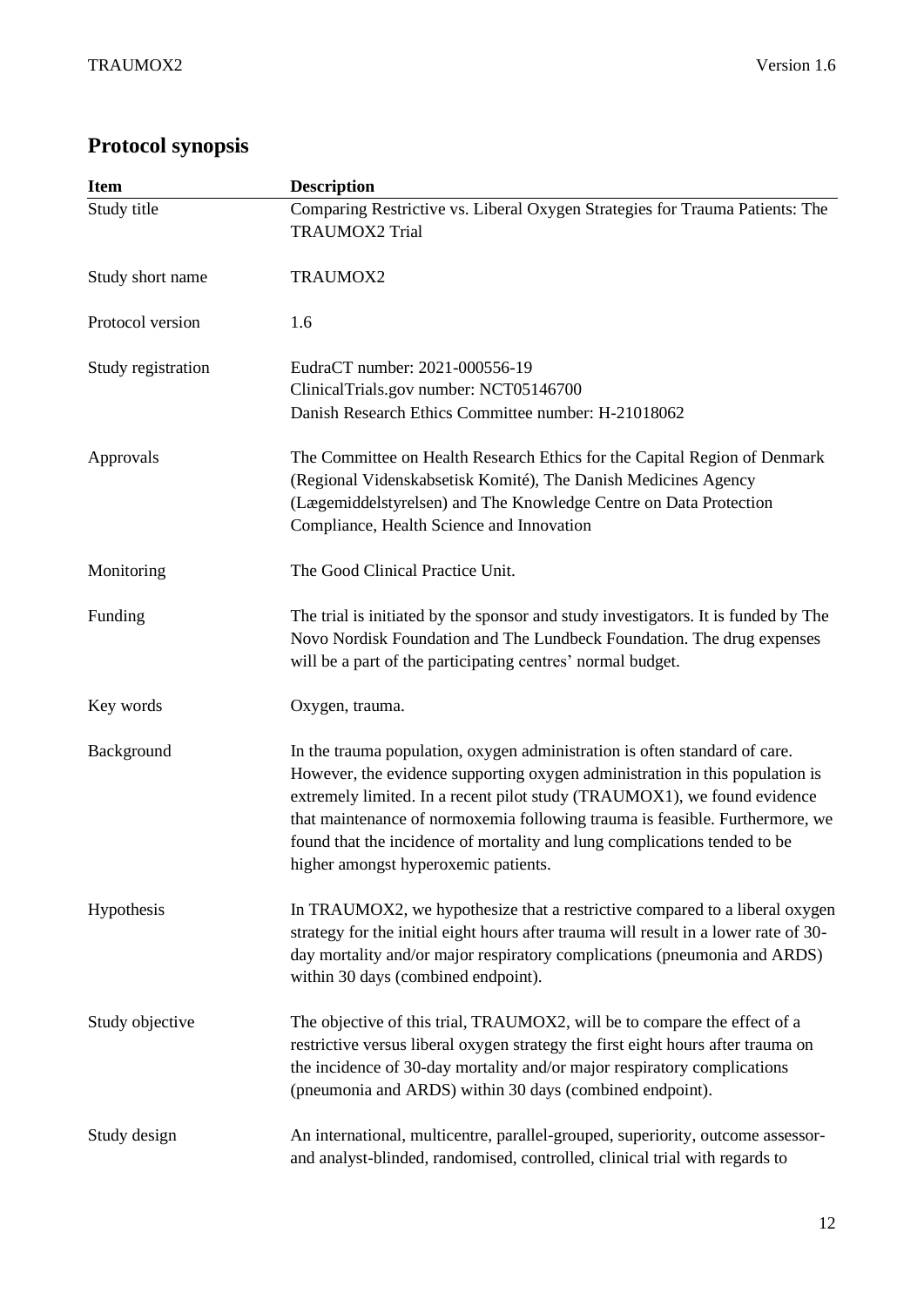|                    | treatment: treating staff will be aware of the randomisation group. While<br>including patients for the study, the research team will also be aware of the<br>randomisation allocation. The primary outcome assessors will be blinded by<br>concealing all information indicative of the allocation of treatment. The<br>statistician and manuscript writers will be blinded towards the allocation of<br>treatment once the trial ends when data is being analysed and the manuscript is<br>drafted.                                                                                                                                                                                                                                                                                                                                                                                                                                                                                                                        |
|--------------------|------------------------------------------------------------------------------------------------------------------------------------------------------------------------------------------------------------------------------------------------------------------------------------------------------------------------------------------------------------------------------------------------------------------------------------------------------------------------------------------------------------------------------------------------------------------------------------------------------------------------------------------------------------------------------------------------------------------------------------------------------------------------------------------------------------------------------------------------------------------------------------------------------------------------------------------------------------------------------------------------------------------------------|
| Inclusion criteria | - Age $\geq$ 18 years, including fertile women*<br>- Blunt/penetrating trauma mechanism<br>- Direct transfer from the scene of accident to one of the participating trauma<br>centres<br>- Trauma team activation<br>- The enrolling physician must initially expect a hospital length of stay for 24<br>hours or longer                                                                                                                                                                                                                                                                                                                                                                                                                                                                                                                                                                                                                                                                                                     |
|                    | *There is no added risk for enrolment of fertile women as oxygen<br>administration is approved for this group of patients                                                                                                                                                                                                                                                                                                                                                                                                                                                                                                                                                                                                                                                                                                                                                                                                                                                                                                    |
| Exclusion criteria | - Patients in cardiac arrest before/at admission<br>- Patients with a suspicion of carbon monoxide intoxication<br>- Patients with no/minor injuries after secondary survey will be excluded if they<br>are expected to be discharged <24 hours                                                                                                                                                                                                                                                                                                                                                                                                                                                                                                                                                                                                                                                                                                                                                                              |
| Intervention       | Centre specific: May start in the pre-hospital phase or in the trauma bay<br>according to the possibilities at the participating centres.                                                                                                                                                                                                                                                                                                                                                                                                                                                                                                                                                                                                                                                                                                                                                                                                                                                                                    |
|                    | 8 hours of:                                                                                                                                                                                                                                                                                                                                                                                                                                                                                                                                                                                                                                                                                                                                                                                                                                                                                                                                                                                                                  |
|                    | <b>INTERVENTION</b><br>Restrictive oxygen treatment:<br>- Lowest oxygen delivery possible $(\geq 21\%)$ ensuring a saturation = 94% either<br>using no supplemental oxygen, a nasal cannula, a non-rebreather mask or<br>manual/mechanical ventilation (intubated trial participants)<br>- Only trial participants receiving an $FiO_2 = 0.21$ can saturate >94%<br><b>CONTROL</b><br>Liberal oxygen treatment:<br>- $15$ L O <sub>2</sub> /min flow for non-intubated trial participants in the pre-hospital phase,<br>the trauma bay and during intrahospital transportation (in the OR, ICU, PACU<br>and ward, the flow can be reduced to $\geq$ 12 L O <sub>2</sub> /min if the arterial oxygen<br>saturation is $\geq 98\%$ )<br><b>or</b><br>$-FiO2 = 1.0$ for intubated trial participants in the pre-hospital phase, the trauma<br>bay and during intrahospital transportation (in the OR, ICU, PACU and ward,<br>the FiO <sub>2</sub> can be reduced to $\geq$ 0.6 if the arterial oxygen saturation is $\geq$ 98%) |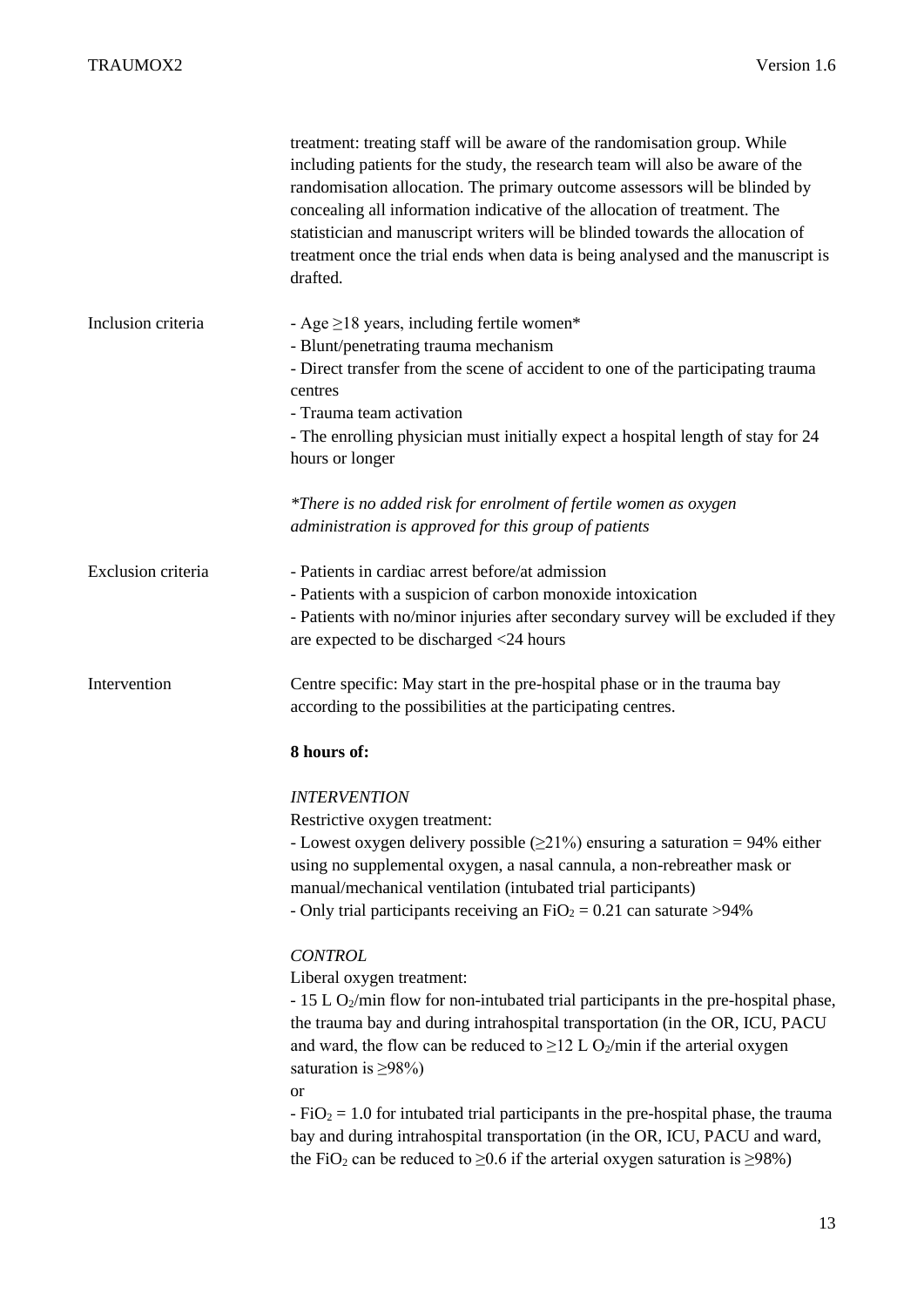| Evaluation criteria          | Primary outcome:<br>Combined endpoint of 30-day mortality and/or major respiratory<br>complications (pneumonia and ARDS) within 30 days                                                                                                                                                                                                                |  |  |
|------------------------------|--------------------------------------------------------------------------------------------------------------------------------------------------------------------------------------------------------------------------------------------------------------------------------------------------------------------------------------------------------|--|--|
|                              | Secondary outcomes:<br>Mortality at 30 days and 12 months after trauma<br>Major respiratory complications (pneumonia and ARDS) within 30<br>days<br>Hospital length of stay (HOS LOS), Intensive Care Unit length of stay<br>(ICU LOS) and days alive outside the ICU<br>Time on mechanical ventilation (until 30 days), days alive without<br>٠       |  |  |
|                              | mechanical ventilation and number of re-intubations within 30 days<br>Pneumonia post-discharge within 30 days<br>٠<br>Episodes of hypoxaemia during intervention (saturation <90%)<br>$\bullet$<br>Surgical site infections within 30 days<br>EQ-5D-5L score at 6 months and 12 months post-trauma<br>GOSE score at 6 months and 12 months post-trauma |  |  |
| Number of trial participants | We wish to continue including up to 1600 trial participants. Once we have 710<br>trial participants in each arm with a 30-day follow up, yielding a total of 1420<br>trial participants, the trial will end.                                                                                                                                           |  |  |
| Tracking of events           | To monitor Adverse Events and Serious Adverse Events, a TRAUMOX2<br>investigator will assess the trial participant's medical record:<br>- Once within the first 24 hours<br>- Every third day until discharge (maximum of 30 days)                                                                                                                     |  |  |
| Risk benefit assessment      | Restrictive oxygen: The risk of hypoxia is avoided as all trial participants are<br>monitored closely during the eight hours intervention with continuous pulse-<br>oximetry and arterial blood gases to avoid desaturations.                                                                                                                          |  |  |
|                              | Liberal oxygen: This treatment is similar to the current guidelines, and thus<br>there will be no additional risk compared to trial participants not enrolled in<br>the study.                                                                                                                                                                         |  |  |
| Investigators                | Jacob Steinmetz, MD, Ph.D.<br><b>Sponsor</b><br>Professor<br>Afdeling for Bedøvelse, Operation og TraumeCenter, HovedOrtoCentret<br>Rigshospitalet<br>Den Landsdækkende Akutlægehelikopterordning<br>Inge Lehmanns Vej 6, opgang 6, 1. sal<br>2100 København Ø<br>E-mail: jacob.steinmetz@regionh.dk<br>Phone: +45 35 45 84 34                         |  |  |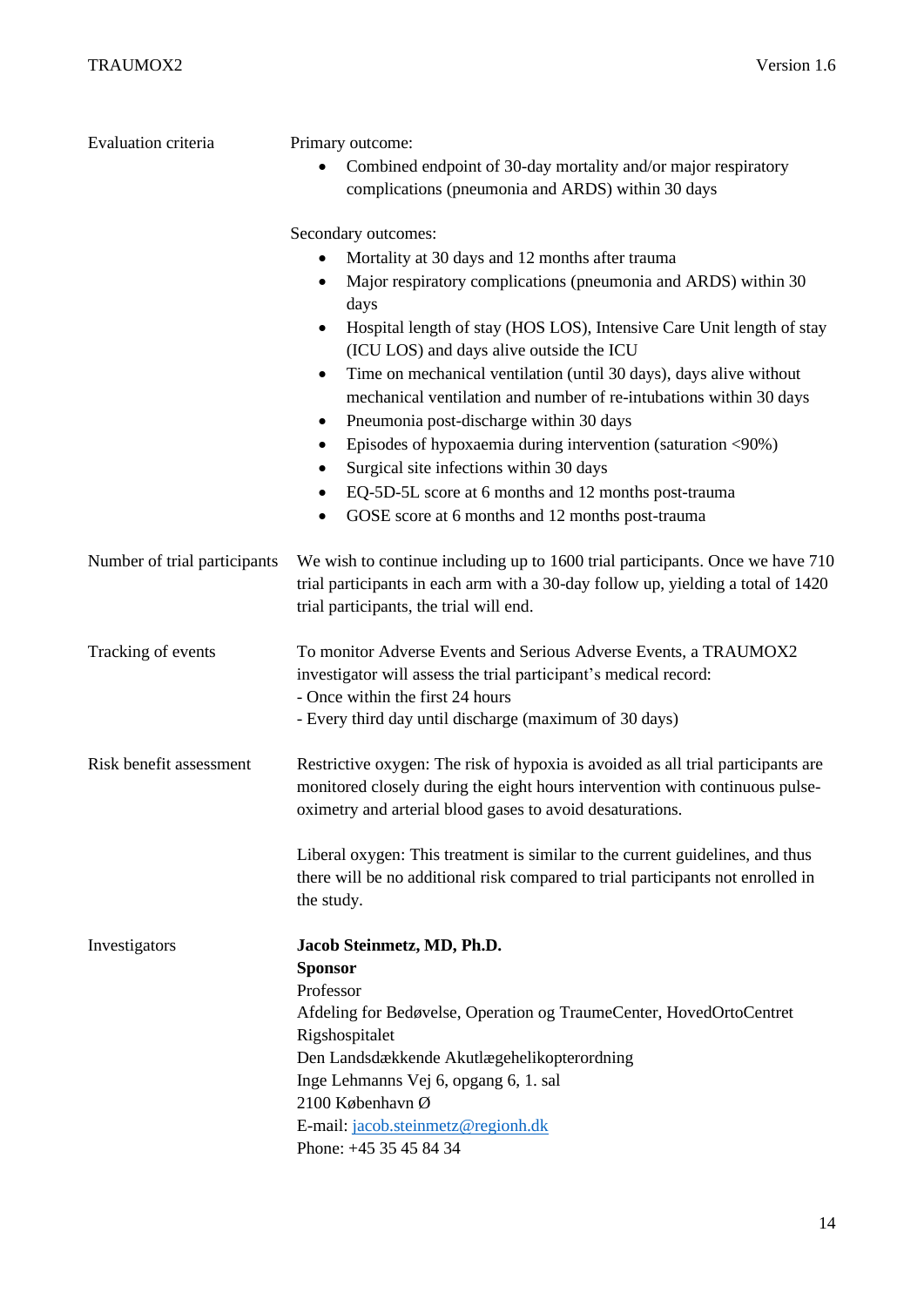**Tobias Arleth, MD, Ph.D. student Coordinating and primary investigator** Afdeling for Bedøvelse, Operation og TraumeCenter, HovedOrtoCentret Rigshospitalet Inge Lehmanns Vej 6, opgang 6, 1. sal 2100 København Ø E-mail: [tobias.arleth@regionh.dk](mailto:tobias.arleth@regionh.dk) Phone: +45 35 45 95 02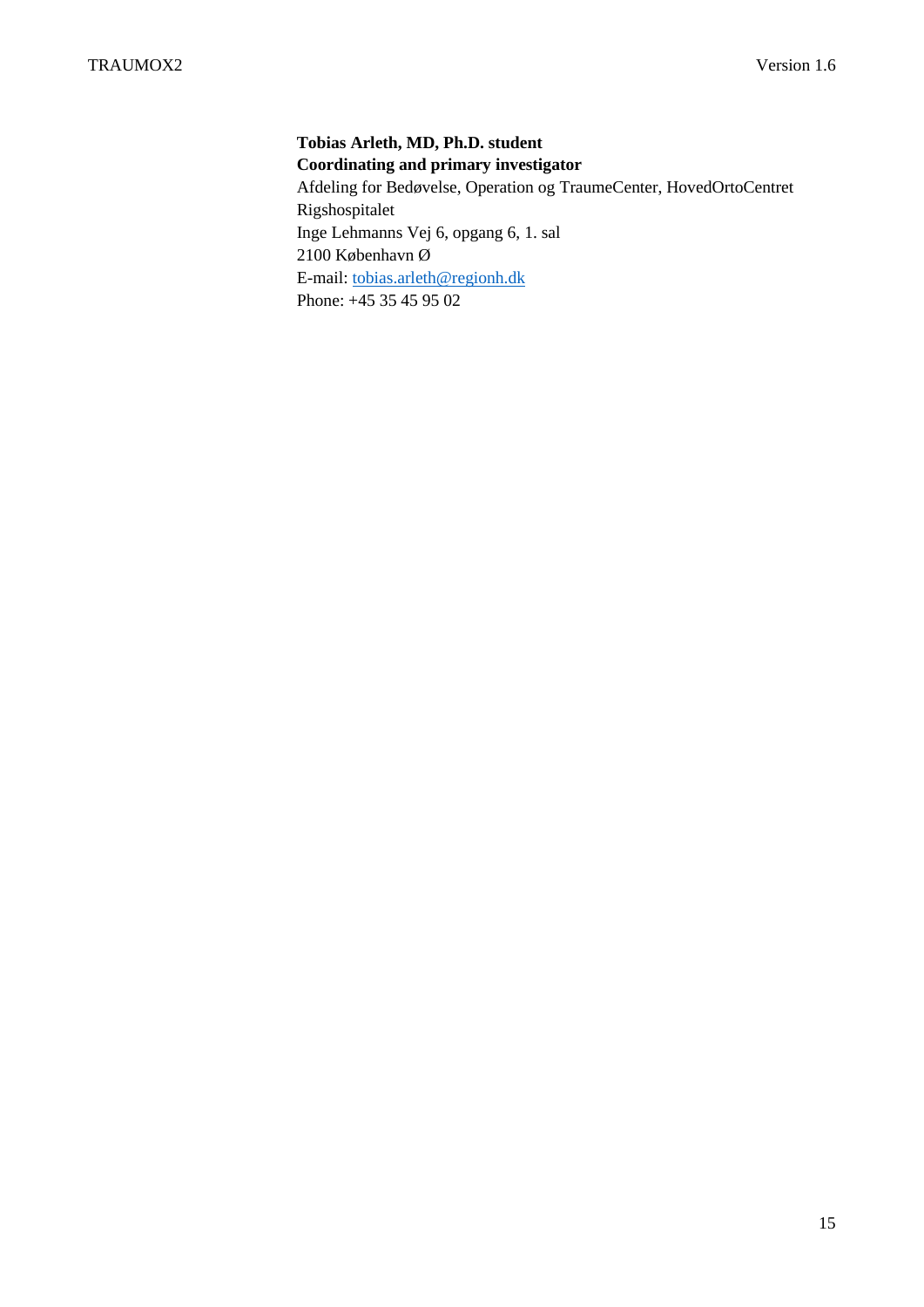## <span id="page-15-0"></span>**1. Background and rationale**

In trauma resuscitation, supplemental oxygen is often administered both to treat and prevent hypoxemia as recommended both by the Advanced Trauma Life Support (ATLS) manual and the Pre-hospital Trauma Life Support (PHTLS) manual.<sup>1,2</sup> Oxygen is administered in many other situations too, sometimes in a nonconsistent manner<sup>3,4</sup> and very often without even being prescribed.<sup>5</sup> In a recent systematic review our group found the evidence both for and against the use of supplemental oxygen in the trauma population to be extremely sparse.<sup>6</sup> However, a recent systematic review and meta-analysis comparing liberal versus restrictive oxygen strategy for a broad mix of acutely ill medical and surgical patients found an association between liberal oxygen administration and increased mortality.<sup>7</sup> Of note, only one small study on trauma patients (patients with traumatic brain injury), which did not report mortality data, was included. Conversely, this study showed that degree of disability was significantly reduced at six months in the group receiving liberal compared to restrictive oxygen.<sup>8</sup>

In mechanically ventilated patients hyperoxaemia is commonly observed (16-50%),<sup>9,10</sup> and hyperoxaemia is a common finding in trauma patients in general.<sup>11</sup> In addition to mortality, hyperoxaemia has been associated with major pulmonary complications in the Intensive Care Unit (ICU) as well as in surgical patients.<sup>12,13</sup> For example, a recent retrospective study found hyperoxaemia to be an independent risk factor for ventilator associated pneumonia (VAP).<sup>13</sup> Nevertheless, a highly debated recommendation from the World Health Organisation strongly recommends that adult patients undergoing general anaesthesia for surgical procedures receive an  $FiO<sub>2</sub>$  of 80% intraoperatively as well as in the immediate postoperative period for two to six hours to reduce the risk of surgical site infection.<sup>14</sup> Furthermore, a study on 152,000 mechanically ventilated patients found no association between hyperoxia and mortality during the first 24 hours in the ICU,<sup>15</sup> and another study on 14,000 mixed ICU patients found that a PaO<sub>2</sub> of approximately 18 kPa resulted in the lowest mortality.<sup>16</sup> Finally, a recent study randomised 2928 ICU patients to either low or high oxygenation (defined as 8 vs 12 kPa) for a maximum of 90 days and found no difference in mortality.<sup>17</sup> Therefore, whether the trauma population could benefit from a more restrictive supplemental oxygen approach than recommended by current international guidelines presents a large and important knowledge gap. In a recent pilot randomised clinical trial (*TRAUMOX1*<sup>18</sup> *,* Clinicaltrials.gov Registration number: NCT03491644*)* we compared a restrictive and a liberal oxygen strategy for 24 hours after trauma ( $N = 41$ ) and found maintenance of normoxemia following trauma using a restrictive oxygen strategy to be feasible. The study served as the basis for the following larger clinical trial: TRAUMOX2.

Our experiences from TRAUMOX1 reflect the study design of the current trial proposal: TRAUMOX2. In TRAUMOX1 we experienced 24 hours to be slightly excessive to represent only the acute phase post trauma for which reason we will shorten this time-period to eight hours in TRAUMOX2. Furthermore, we found that several physicians had important concerns with the high dosage of oxygen in the liberal arm for which reason the concentration will be reduced. Finally, we did not randomise trauma patients in the prehospital phase, but instead on arrival at the trauma bay (median [IQR] time to randomisation: 7 [4-10] minutes, median [IQR] time from trauma to trauma bay arrival: 51 [29.0-67.5] minutes). To limit this inconsistent exposure to oxygen in the pre-hospital phase prior to inclusion we will initiate the intervention in the pre-hospital phase where possible in TRAUMOX2. This is consistent with our hypothesis that a liberal supplemental oxygen strategy may be detrimental and should be avoided as soon as possible. Hence, the study should be initiated in the prehospital setting in alignment with other time critical emergency research studies.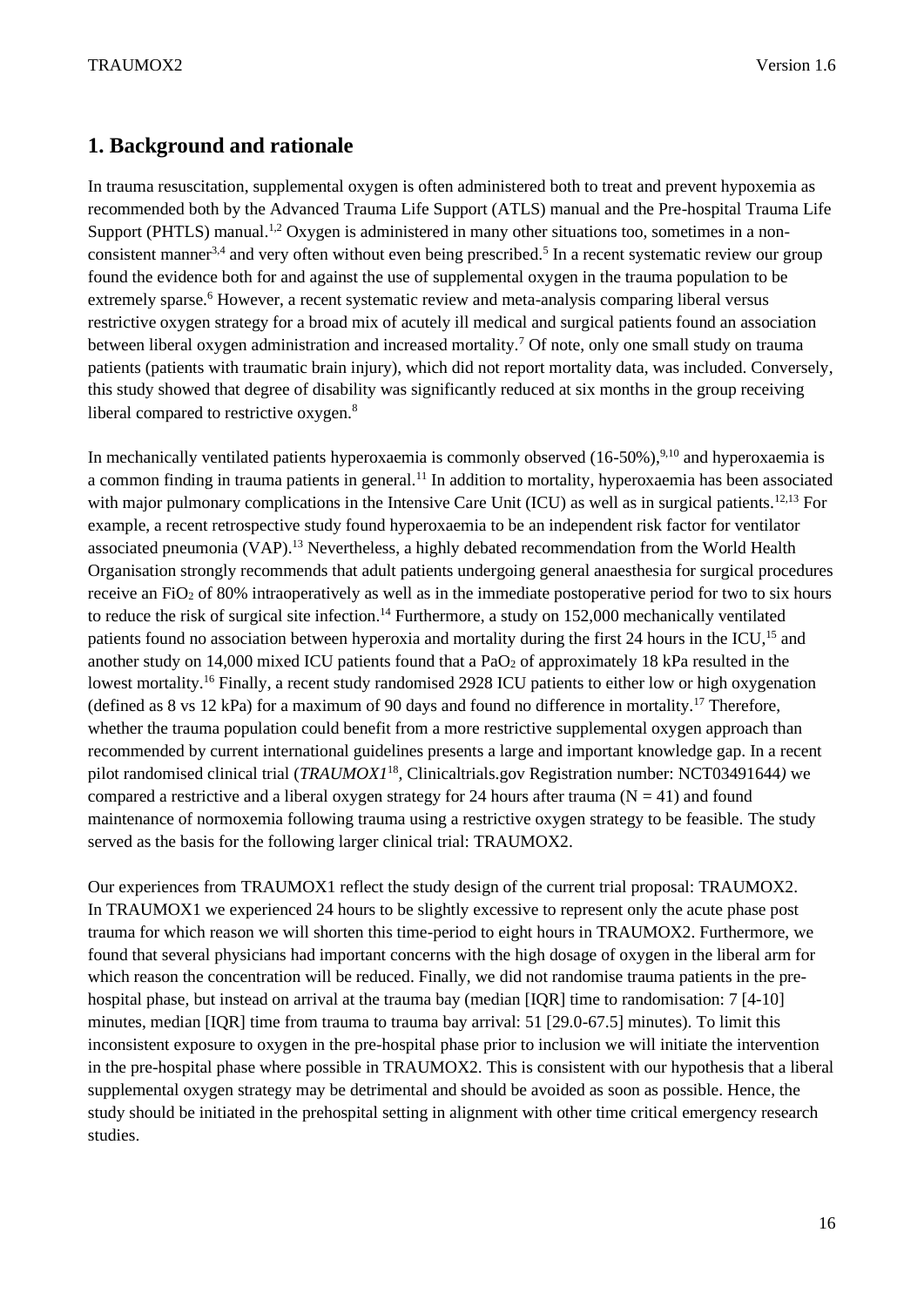## <span id="page-16-0"></span>**2. Study objectives**

#### <span id="page-16-1"></span>**2.1 Primary objective**

The objective of this trial, TRAUMOX2, will be to compare the effect of a restrictive versus liberal oxygen strategy the first eight hours following trauma on the incidence of 30-day mortality and/or major respiratory complications (pneumonia and ARDS) within 30 days (combined endpoint).

## <span id="page-16-2"></span>**2.2 Hypothesis**

In TRAUMOX2, we hypothesize that a restrictive compared to a liberal oxygen strategy for the initial eight hours after trauma will result in a lower rate of 30-day mortality and/or major respiratory complications (pneumonia and ARDS) within 30 days (combined endpoint).

#### <span id="page-16-3"></span>**2.3 Study registration**

EudraCT number: 2021-000556-19 ClinicalTrials.gov number: NCT05146700 Danish Research Ethics Committee number: H-21018062

## <span id="page-16-4"></span>**3. Methods**

#### <span id="page-16-5"></span>**3.1 Study design and setting**

The protocol has been written according to the Standard Protocol Items: Recommendations for Interventional Trials (SPIRIT) 2013 statement.<sup>19</sup> We will conduct an international, multicentre, parallel-grouped, superiority, outcome assessor- and analyst-blinded, randomised, controlled trial. Participating trauma centres must be able to provide definitive treatment of trauma victims (i.e. no transfer to more specialized institution needed), possess a trauma registry, and have a minimum average of approximately 400 trauma patients per year. All trauma centres must be within the EU and thus the EU Clinical Trial Regulation will be applied.

## <span id="page-16-6"></span>**3.2 Inclusion criteria**

- Patients aged  $\geq$ 18 years, including fertile women\*
- Blunt or penetrating trauma mechanism
- Direct transfer from the scene of accident to one of the participating trauma centres
- Trauma team activation
- The enrolling physician must initially expect a hospital length of stay for 24 hours or longer

*\*There is no added risk for enrolment of fertile women as oxygen administration is approved for this group of patients*

#### <span id="page-16-7"></span>**3.3 Exclusion criteria**

- Patients in cardiac arrest before or on admission
- Patients with a suspicion of carbon monoxide intoxication
- Patients with no/minor injuries after secondary survey will be excluded if they are expected to be discharged <24 hours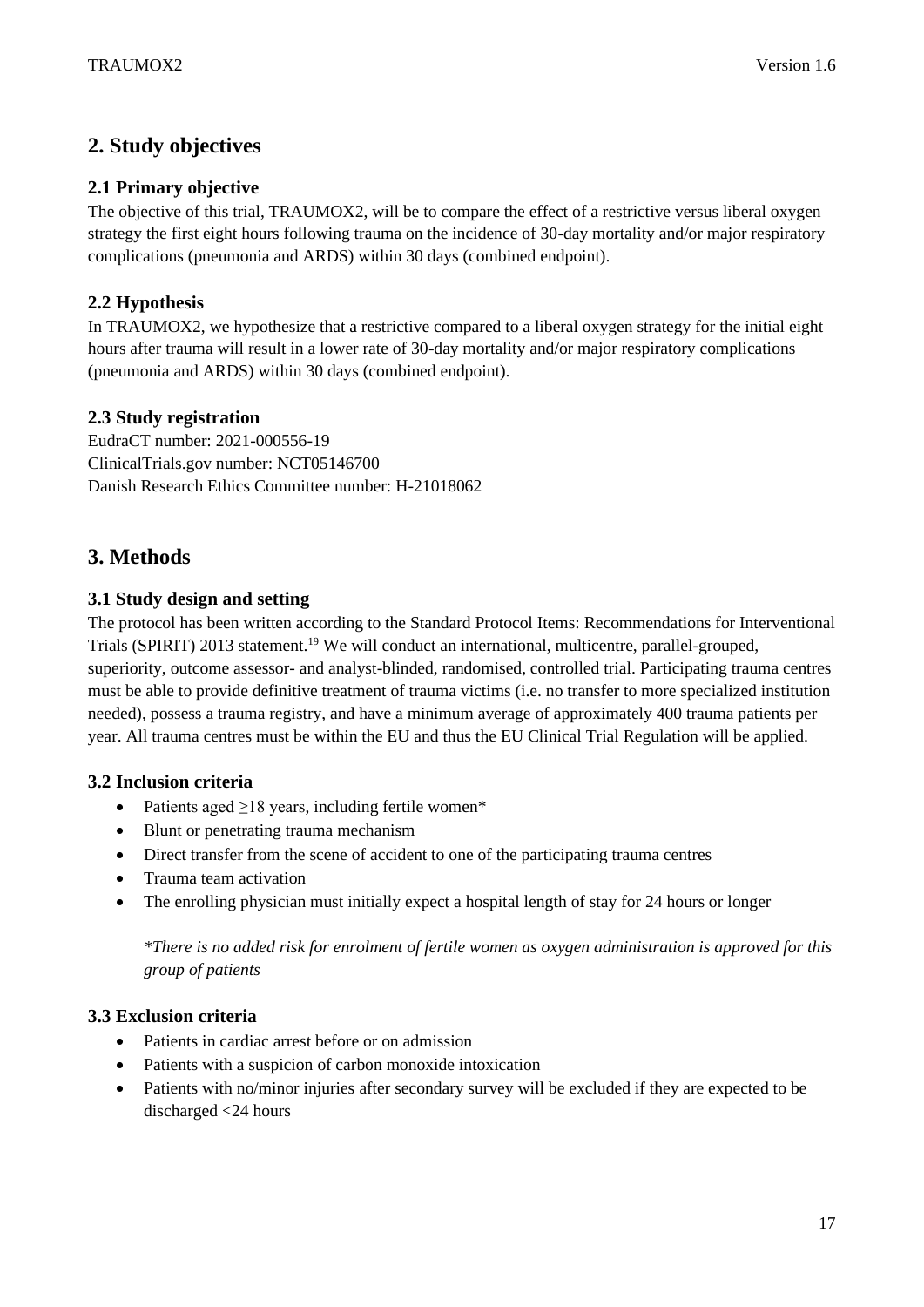#### <span id="page-17-0"></span>**3.4 Recruitment, consent and assignment of interventions**

Depending on the possibilities of the recruiting centre, patients are included as trial participants and randomised either in the prehospital phase or in the trauma bay:

#### *Pre-hospital phase (optional)*

As soon as a pre-hospital emergency physician (the including physician) assesses a patient eligible for inclusion (meeting all inclusion criteria), the including physician obtains proxy consent through a legally appointed study guardian (physician) by telephone. In other countries than Denmark, proxy consent might not be mandatory before inclusion. National rules and laws will be followed in the specific country on both proxy consent as well as trial participant/trial participant's next-of-kin consent in general. Once the trauma patient is included, the including physician randomises the trial participant to the intervention (restrictive oxygen strategy) or control (liberal oxygen strategy) group by opening a concealed envelope with information on allocation. Allocation will be stratified based on the pre-hospital base, and whether the trial participant is intubated at inclusion. The envelope contains a specific study ID number matching the study ID number in the randomisation list. Futhermore, the envelope contains instructions on the allocated intervention regarding inclusion details. The including physician will register the trial participant in a database. In addition, the oxygen treatment and saturation registration form "Data collection sheet" will be part of the envelope in the paper "Randomisation, data collection sheet and REDCap inclusion". If the trial participant is transported by helicopter, it is advised to fly at the lowest reasonable altitude to reduce the alterations from normal atmospheric oxygen tension at sea level. Treatment is initiated and continued for eight hours after enrolment. Time of initiation equals T0 (see figure 1).

#### *Trauma bay*

As soon as the trauma team is activated, the including physician (e.g. the trauma leader or an attending anaesthesiologist) judges whether the patient is eligible for the study. If eligible, the including physician will obtain proxy consent through a legally appointed study guardian (physician) i.e. by physical presence or by telephone if needed. In other countries than Denmark, proxy consent might not mandatory before inclusion. National rules and laws will be followed in the specific country on proxy consent and on trial participant/trial participant's next-of-kin consent in general. When the trauma patient is included, the including physician randomises the trial participant to the intervention (restrictive oxygen strategy) or control (liberal oxygen strategy) by opening a concealed envelope with information on allocation. Allocation will be based on trauma centre, and whether the trial participant is intubated at inclusion. The envelope contains a specific study ID number matching the study ID number in the randomisation list. Futhermore, the envelope contains instructions on the allocated intervention regarding inclusion details. The including physician will register the trial participant in a database. In addition, the oxygen treatment and saturation registration form "Data collection sheet" will be part of the envelope in the paper "Randomisation, data collection sheet and REDCap inclusion". Treatment is initiated and continued for eight hours after enrolment. Time of initiation equals T0 (see figure 1) and must not be delayed more than 90 minutes after hospital arrival.

#### <span id="page-17-1"></span>**3.4.1 Randomisation and blinding**

Trial participants will be randomised 1:1 in variable block sizes and stratified by centre (pre-hospital base or trauma centre) and tracheal intubation at inclusion. The randomisation table will be generated outside of our electronic database REDCap (explained in section 3.7.2) by a biostatistician otherwise not connected to the study. The allocation sequence list and block sizes will only be known by the statistician and will remain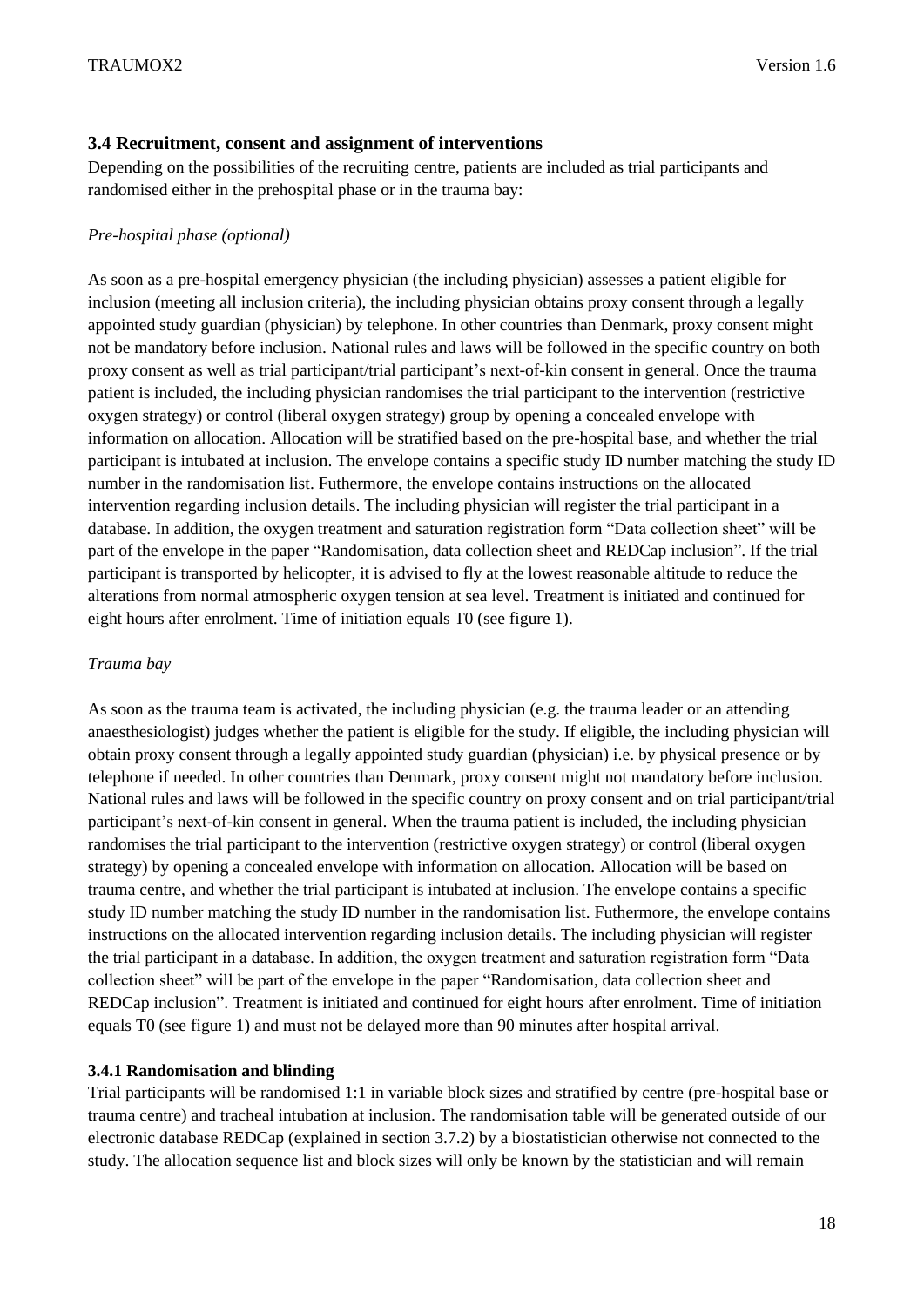concealed from the investigators. Randomisation will be determined after proxy consent (or according to local legislation in each country) from opening a concealed envelope with information on allocation. The envelopes will be located both pre-hospital and in-hospital. Each concealed envelope will contain a study ID that matches a study ID in the randomisation list generated by the statistician.

The study will be an international, multicentre, parallel-grouped, superiority, outcome assessor- and analystblinded, randomised, controlled, clinical trial with regards to treatment: treating staff will be aware of the trial participants' randomisation group. While including trial participants for the study, the research team will be aware of the trial participants' oxygen allocation strategy. However, at least two allocation blinded primary outcome assessors (specialists in anaesthesia, intensive care, emergency medicine or similar) will be appointed at each centre to assess in-hospital lung complications (pneumonia and ARDS). Blinding will be ensured by concealing all information indicative of the allocation prior to assessment. The statistician and manuscript writers will be blinded towards the allocation of treatment once the trial ends when data is being analysed and the manuscript is drafted.

#### <span id="page-18-0"></span>**3.4.2 Consent**

The patients eligible for inclusion in the trial will be temporarily incompetent because of the acute and severe condition related to their traumatic injuries. The trauma patients will be eligible either on the scene of accident or upon arrival in the trauma bay where early resuscitation with the use of multiple interventions and even surgery may be necessary. Symptoms will include severe pain, impaired consciousness, and early complications are circulatory and respiratory failure requiring emergency intubation. Some of these trial participants are expected to die. The intervention tested in this trial is pivotal to be given immediately in the early phase of resuscitation. Therefore, we cannot delay enrolment and need to use the consent procedures for emergency research. To make clinical trials with the goal of improving the treatment of traumatic injuries it is necessary to include unconscious and incompetent patients as no clinically relevant animal model exists. As such, proxy consent will first be obtained through a legally appointed study guardian by telephone or by physical presence. In Denmark, national law dictates that you will need both a 1st proxy consent before inclusion and a 2<sup>nd</sup> proxy consent after inclusion and this will be followed in this study for inclusion of all trial participants. The legally appointed guardians have to be doctors (meeting the qualification level of an orthopaedic surgeon/intensivist on call at the specific centre or similar qualification level). It is up to each participating centre to decide who the legally appointed study guardians are and how the proxy consents are obtained. The legally appointed study guardians should always take care of the trial participant's interests when consenting to the study on behalf of the trial participant. Furthermore, they must be independent of the sponsor, investigators and the interests of this research project. Finally, they are not allowed to work in the same department as the investigator at the specific centre. The proxy consent form will be digital, and all signatures will be written on a smart phone or tablet using REDCap (a secure research electronic data capture system explained in details in the data management section). This electronic data system has dedicated functionalities for written consent and is considered completely safe for data management and storage. In other countries, centres must comply with specific legislation on this matter.

#### **Hence, we consider all trauma patients to be without ability to consent to participation ("uden handleevne").**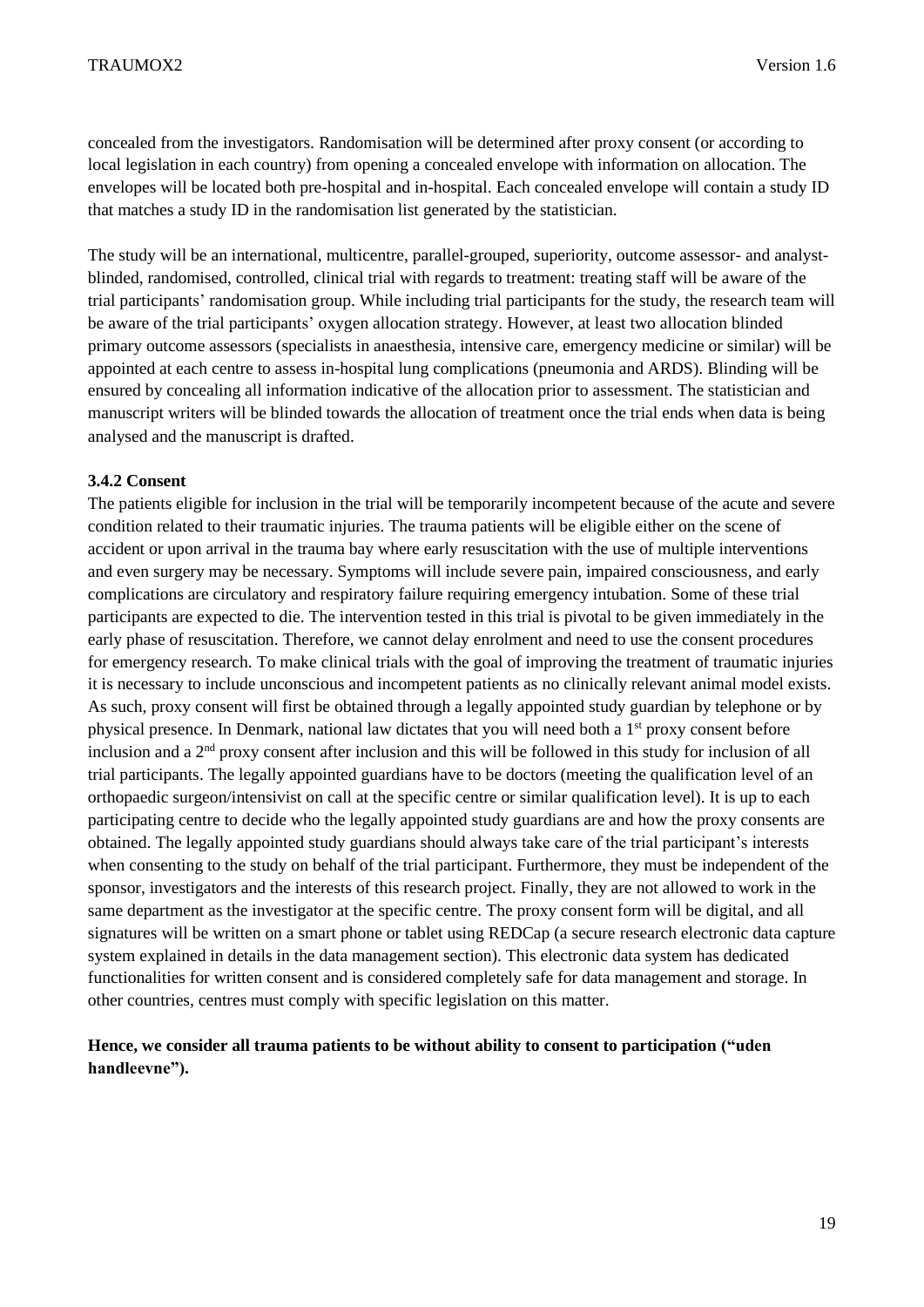The study fulfills the following criteria from "komitéloven" in regard to research in acute situations:

§ 12:

"*Komiteen kan tillade, at et sundhedsvidenskabeligt forskningsprojekt, der angår kliniske forsøg med lægemidler, gennemføres uden indhentelse af samtykke efter §§ 3-5, hvis der i stedet indhentes stedfortrædende samtykke fra forsøgsværgen, og hvis forskningsprojektet efter sin karakter kun kan gennemføres i akutte situationer, hvor forsøgspersonen ikke er i stand til at afgive et informeret samtykke, og det ikke er muligt at indhente et stedfortrædende samtykke efter §§ 3 og 4.*

*Stk. 2. Den forsøgsansvarlige skal snarest muligt efterfølgende søge at indhente informeret samtykke eller stedfortrædende samtykke efter §§ 3 og 4."*

Hereafter, consent will be sought by the trial participants' next-of-kin as soon as-possible, and when possible, consent will be sought by the trial participant. If the trial participant is not able to consent within 30 days, consent from the next-of kin will be accepted as the final consent. In details, consent will be obtained in the following two steps:

> 1. Consent will be sought by the trial participant's next-of-kin as soon as possible (as early as possible after admission in an undisturbed environment) by the investigator. Efforts will be taken to ensure the conversation proceeds in an undisturbed room. Furthermore, at the initial conversation the next-of-kin will be informed about having the right to have a "bisidder" and have this relative next to the next-of-kin's side before the conversation proceeds if necessary. If it requires an additional waiting time, the investigator will respect this and return at a later point once the "bisidder" is present. ed. Additionally, the trial participant's next-of-kin will be informed of his/her right to take time to think of his/her choice ("betænkningstid"). This will be set at 24 hours. Until a decision has been reached, the trial participant will continue to be included.

> 2. Furthermore, the investigator will judge if the trial participant becomes capable of consenting himself/herself within the admission, and if this is the case, consent will be sought. Efforts will be taken to ensure the conversation proceeds in an undisturbed room. Furthermore, at the initial conversation the trial participant will be informed about having the right to have a "bisidder" and have this relative next to the trial participant's side before the conversation proceeds if necessary. If it requires an additional waiting time, the investigator will respect this and return at a later point once the "bisidder" is present. Additionally, the trial participant will be informed of his/her right to take time to think of his/her choice ("betænkningstid"). This will be set at 24 hours. Until a decision has been reached the trial participant will continue to be included. If the trial participant does not become capable of consenting himself/herself 30 days after the trauma, trial participant consent will no longer be sought.

Some trial participants are expected to remain in the state of being without the ability to consent to participation due to their injuries (continuated need of intubation) and for some of these trial participants, their next-of-kins are not possible to identify and contact. At day 30 after inclusion, no further attempts will be carried out to obtain informed consent. In these situations, the trial participant will be considered as continuing in the study for follow-up purposes on day 30, 6 months, and 12 months. Thus, the proxy consent from a legally appointed study guardian will be the consent on behalf of the trial participant.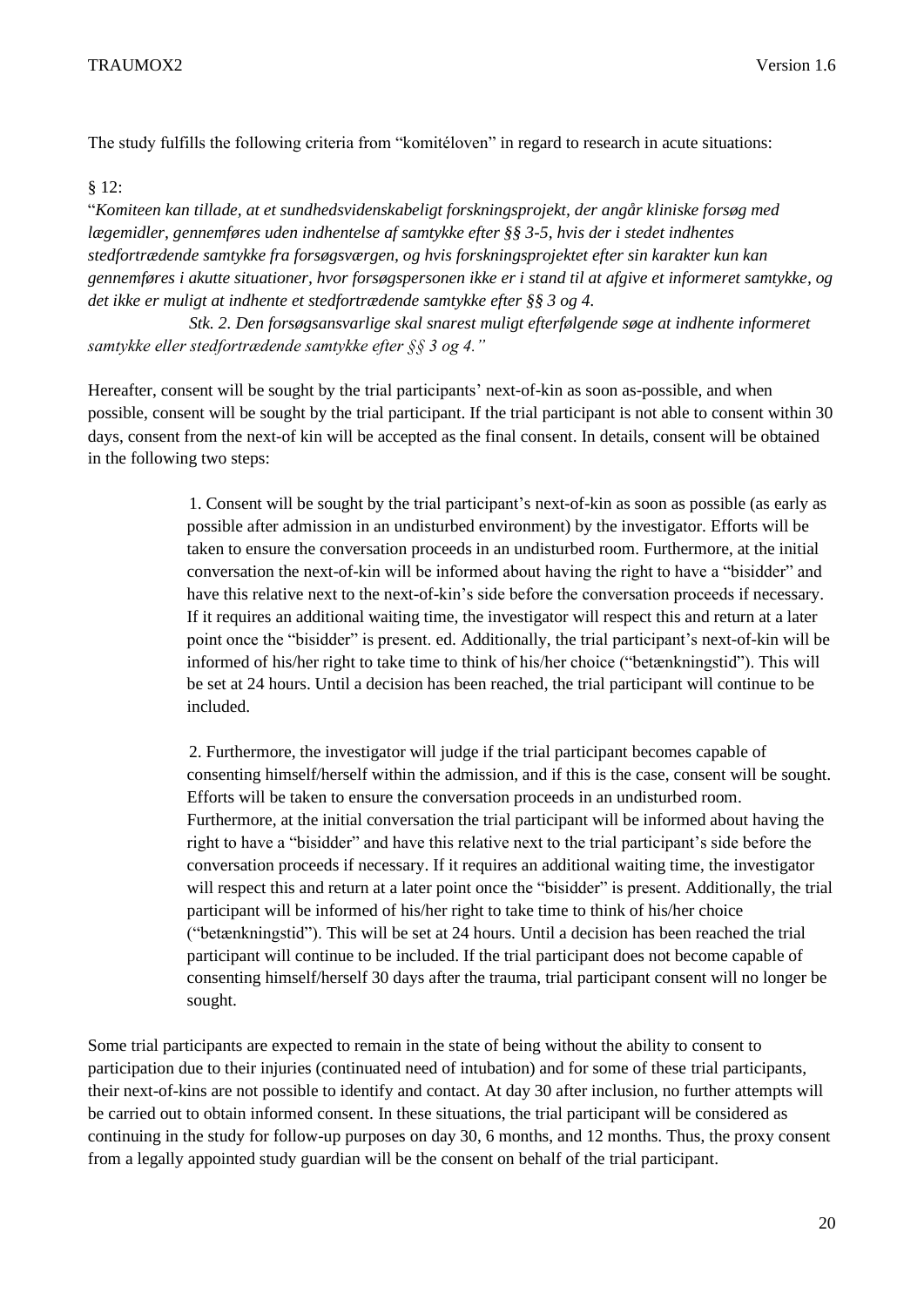All informed consent forms will be obtained by a member attached to the TRAUMOX2 research team consisting of either a medical doctor, nurse or medical student. The signed informed consent form from the trial participant/trial participant's next-of-kin will be available in the eletronic secure database, REDCap, in Denmark according to national legislation. In other countries than Denmark, national law will be followed regarding storage of the informed consent. It will be made clear, both verbally and in a written manner, that participation is voluntary and can be withdrawn at any time without affecting the treatment of the trial participant. It will also be made clear that the informed consent from the trial participant/trial participant's next-of-kin contains a permission for the personnel involved in the study, The Good Clinical Practice Unit (monitor of the study) and the Danish Medicines Agency (due to their legislative control inspection of the study) to gather information from the trial participant's medical record. According to the standard informed consent form from the National Ethics Committee regarding competent participants, the participant can choose to be informed about secondary findings due to their treatment at the hospital. As part of this trial, we do not do any diagnostic tests, and therefore, we find this question redundant since the responsibility of informing the patient about these eventual findings are on the treating physician.

#### <span id="page-20-0"></span>**3.5 Intervention and control group**

Trial participants will be randomised to eight hours of either restrictive or liberal supplemental oxygen treatment.

#### <span id="page-20-1"></span>**3.5.1 Restrictive oxygen treatment (intervention group)**

The restrictive group will receive the lowest dosage of oxygen  $(\geq 21\%)$  ensuring an arterial oxyhemoglobin saturation (SpO<sub>2</sub>) target = 94% either using no supplemental oxygen, a nasal cannula, a non-rebreather mask (non-intubated trial participants) or manual/mechanical ventilation (intubated trial participants). Preoxygenation should be done as usual prior to intubation. Only trial participants receiving an  $FiO_2 = 0.21$  can saturate >94%.

#### <span id="page-20-2"></span>**3.5.2 Liberal oxygen treatment (control group)**

The liberal group will for non-intubated trial participants receive  $15 L O<sub>2</sub>/min$  via a non-rebreather mask in the pre-hospital phase, the trauma bay and during intrahospital transportation (in the OR, ICU, PACU and ward, the flow can be reduced to  $\geq$ 12 L O<sub>2</sub>/min if the arterial oxygen saturation is  $\geq$ 98%). The liberal group will for intubated trial participants receive an  $FiO<sub>2</sub> = 1.0$  in the pre-hospital phase, the trauma bay and during intrahospital transportation (in the OR, ICU, PACU and ward, the FiO<sub>2</sub> can be reduced to FiO<sub>2</sub> ≥0.6 if the arterial oxygen saturation ≥98%).

#### <span id="page-20-3"></span>**3.5.3 Scheme overview of the intervention process**

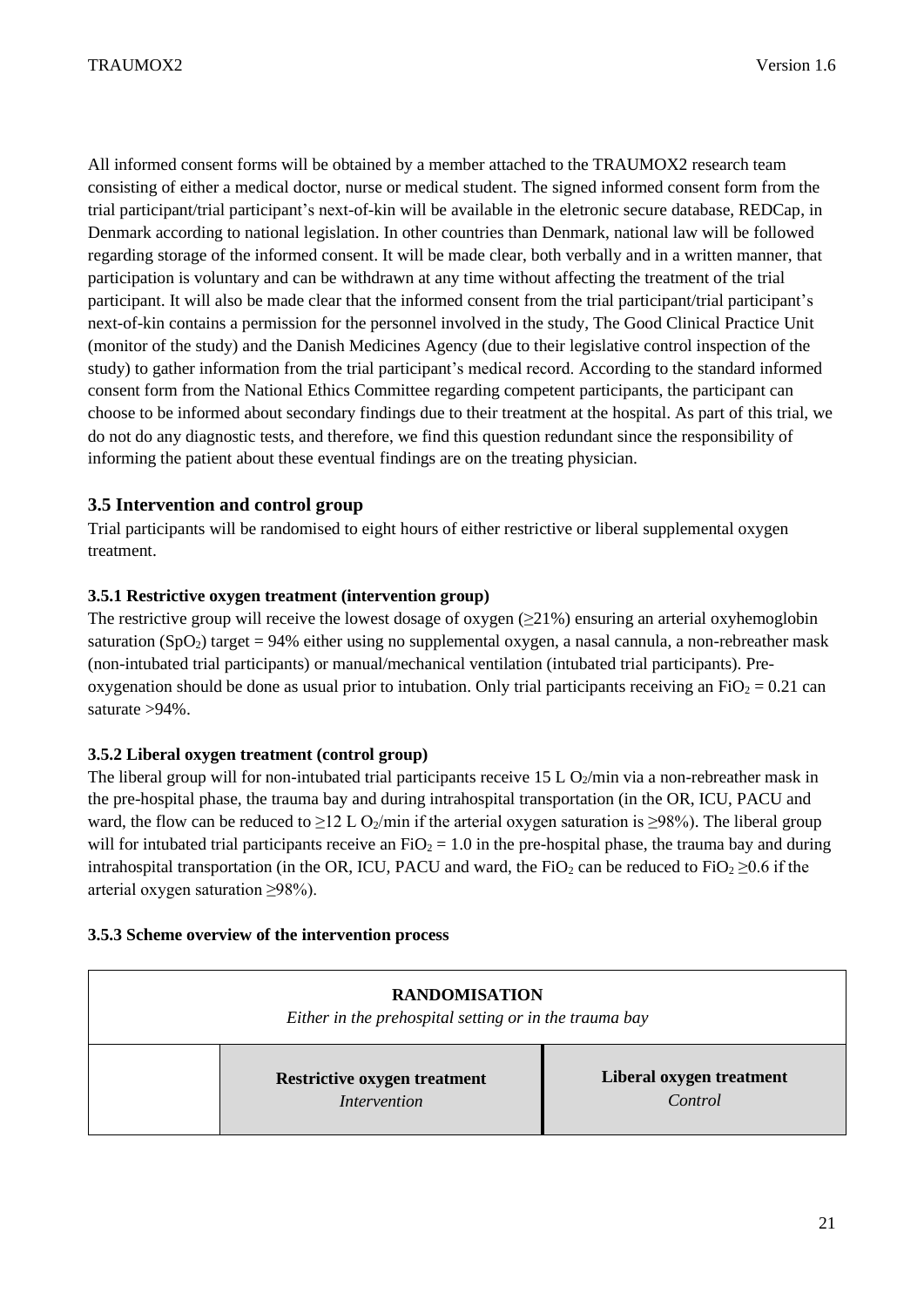|                  | <b>Intubated trial</b>          | Non-intubated trial       | <b>Intubated trial</b> | Non-intubated        |
|------------------|---------------------------------|---------------------------|------------------------|----------------------|
|                  | participants                    | participants*             | participants           | trial participants*  |
|                  | Positive end                    |                           | Positive end           |                      |
|                  |                                 |                           |                        |                      |
|                  | expiratory pressure             |                           | expiratory pressure    |                      |
|                  | $(PEEP)$ at                     |                           | $(PEEP)$ at            |                      |
|                  | physician                       |                           | physician              |                      |
|                  | discretion                      |                           | discretion             |                      |
| Prehospital      | Connected to                    | No supplemental           | Connected to           | A non-rebreather     |
| setting          | ventilator                      | oxygen/nasal              | ventilator             | mask                 |
| or               |                                 | cannula/non-              |                        |                      |
| trauma bay       | FiO <sub>2</sub> : Lowest value | rebreather mask           | $FiO2 = 1.0$           | $O2$ flow = 15 L/min |
|                  | ensuring a                      | depending on the          |                        |                      |
|                  | saturation = $94\%$             | saturation                |                        |                      |
|                  |                                 |                           |                        |                      |
|                  | Only trial                      | If saturation is $<$ 94%: |                        |                      |
|                  | participants                    | Lowest $O_2$ flow         |                        |                      |
|                  | receiving an $FiO_2 =$          | (between 0-15 L/min)      |                        |                      |
|                  | 0.21 (or lowest                 | ensuring a saturation     |                        |                      |
|                  | possible) can                   | $= 94%$                   |                        |                      |
|                  | saturate > 94%                  |                           |                        |                      |
|                  |                                 | Only trial participants   |                        |                      |
|                  | Pre-oxygenation as              | receiving no              |                        |                      |
|                  |                                 |                           |                        |                      |
|                  | usual prior to                  | supplemental oxygen       |                        |                      |
|                  | intubation                      | can saturate >94%         |                        |                      |
| Intrahospital    | Connected to                    | No supplemental           | Connected to           | A non-rebreather     |
| transportation   | transportable                   | oxygen/nasal              | transportable          | mask                 |
| (trauma center   | ventilator                      | cannula/non-              | ventilator             |                      |
| to OR, ICU,      |                                 | rebreather mask           |                        | $O2$ flow = 15 L/min |
| PACU or          | FiO <sub>2</sub> : Lowest value | depending on the          | $FiO2 = 1.0$           |                      |
| ward)            | ensuring a                      | saturation                |                        |                      |
|                  | saturation = $94\%$             |                           |                        |                      |
|                  |                                 | If saturation is <94%:    |                        |                      |
|                  | Only trial                      | Lowest $O2$ flow          |                        |                      |
|                  | participants                    | (between 0-15 L/min)      |                        |                      |
|                  | receiving an $FiO_2 =$          | ensuring a saturation     |                        |                      |
|                  | 0.21 can saturate               | $= 94%$                   |                        |                      |
|                  | $>94\%$                         |                           |                        |                      |
|                  |                                 | Only trial participants   |                        |                      |
|                  | Pre-oxygenation as              | receiving no              |                        |                      |
|                  | usual prior to                  | supplemental oxygen       |                        |                      |
|                  | intubation                      | can saturate >94%         |                        |                      |
| <b>Operating</b> | Connected to                    | Pre-oxygenation as        | Connected to           | Pre-oxygenation as   |
| room             | ventilator                      | usual prior to            | ventilator             | usual prior to       |
|                  |                                 | intubation                |                        | intubation           |
|                  |                                 |                           |                        |                      |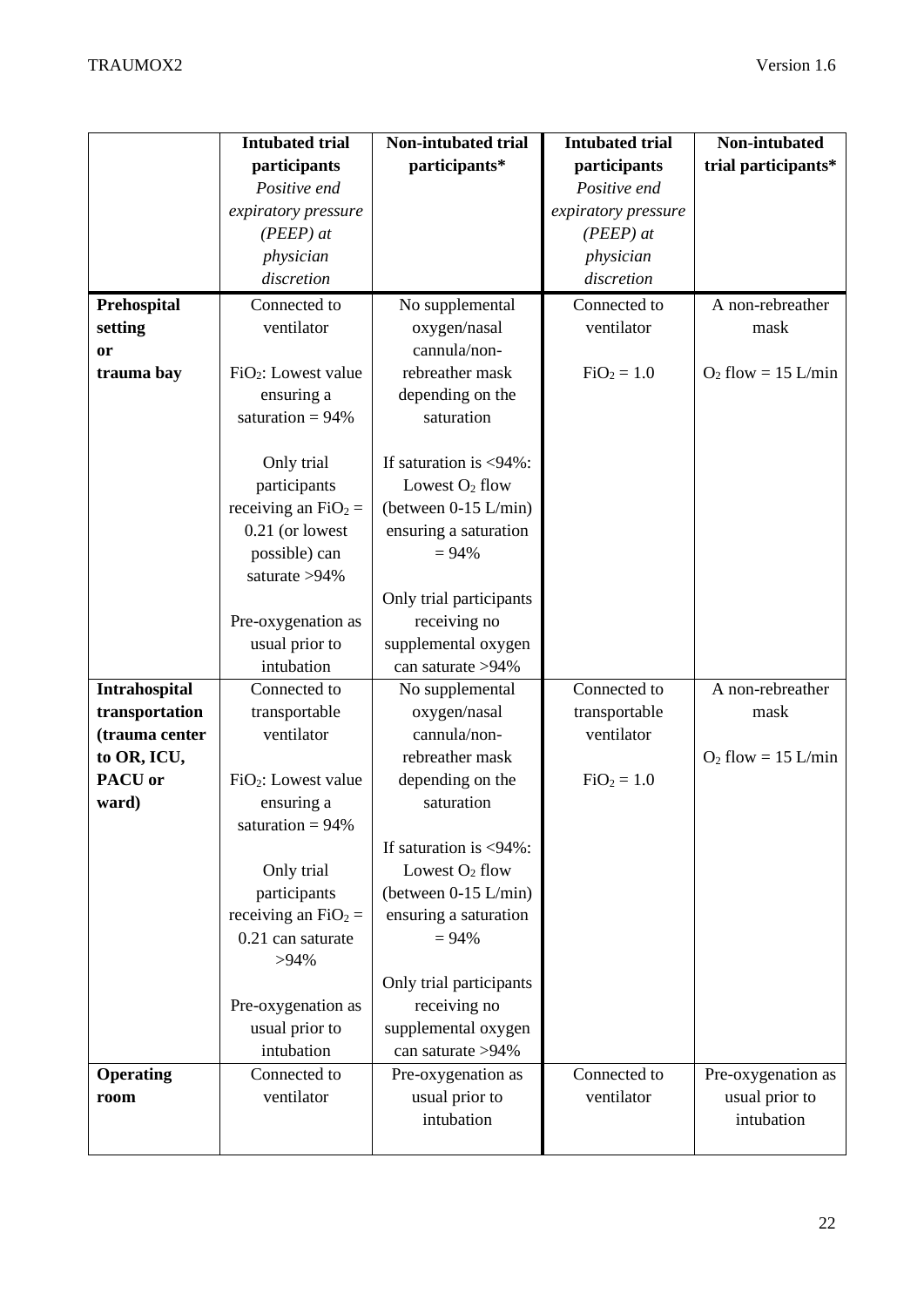| After intubation:                        |
|------------------------------------------|
|                                          |
|                                          |
|                                          |
|                                          |
| reduced to $\geq 0.6$ if                 |
| the arterial oxygen                      |
| saturation is $\geq 98\%$                |
|                                          |
|                                          |
|                                          |
|                                          |
|                                          |
|                                          |
| A non-rebreather                         |
|                                          |
|                                          |
|                                          |
| L/min if the arterial                    |
| oxygen saturation                        |
|                                          |
|                                          |
|                                          |
|                                          |
|                                          |
|                                          |
|                                          |
|                                          |
|                                          |
|                                          |
|                                          |
| $O2$ flow can be<br>reduced to $\geq$ 12 |

The duration of the intervention is eight hours.

All trial participants will have two arterial blood gasses (ABGs) drawn within the intervention period in order to adjust supplemental oxygen treatment according to allocation.

The 1<sup>st</sup> ABG will be drawn at **hour**  $1 \pm 30$  minutes (T1) after randomisation (initiation of intervention is considered hour 0). If an ABG is not obtainable at T1 due to still being pre-hospital or other circumstances, the ABG must be obtained as soon as possible.

The  $2^{nd}$  ABG will be drawn at **hour 6 ± 2 hours (T6)** after randomisation.

*\*In case non-intubated trial participants require intubation, this is done and the study is continued for intubated trial participants in the same arm.*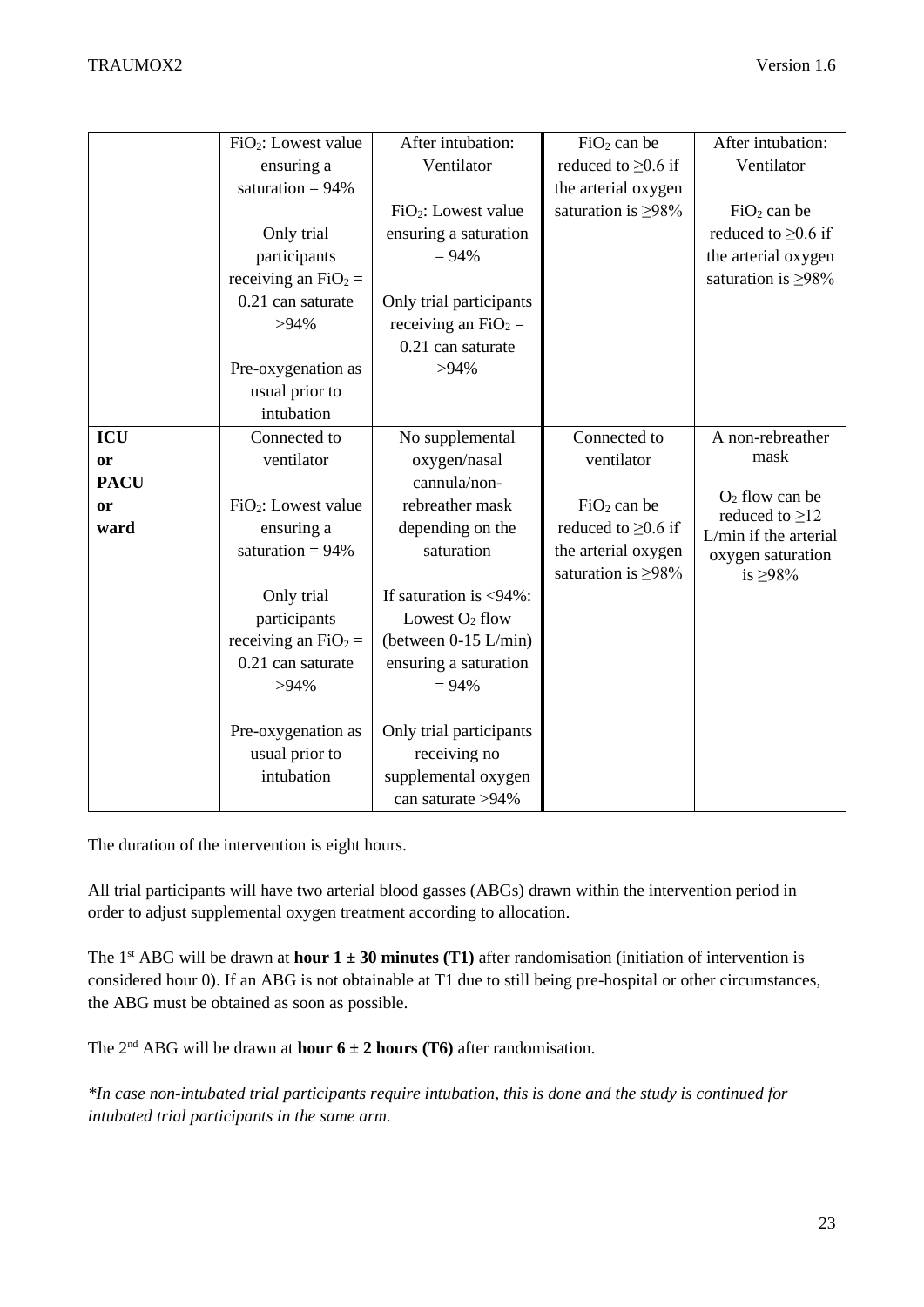#### <span id="page-23-0"></span>**3.5.4 Tracking of oxygen**

Oxygen administration and saturation for ventilated trial participants is automatically tracked through the ventilator and transferred to the electronic medical record. The caregiver will note it in a document made specificailly for this study ("Randomisation, data collection sheet and REDCap inclusion", appendix 9).

For non-ventilated trial participants, caregivers will track oxygen dosages and saturations every hour and note it in a document made specificailly for this study ("Randomisation, data collection sheet and REDCap inclusion", appendix 9).

#### <span id="page-23-1"></span>**3.5.5 Other treatment**

All other drugs administered to the enrolled trial participant will be given as per usual.

#### <span id="page-23-2"></span>**3.5.6 Withdrawal from the study**

In accordance with the Helsinki Declaration, trial participant's/trial participant's next-of-kin consent can be withdrawn at any time, for any reason. Likewise, the investigator can also withdraw trial participants from the trial at any time. The reason for withdrawal will be noted in the electronic Case Report Form.

#### <span id="page-23-3"></span>**3.5.7 Participant timeline**

Please see figure 1.

#### <span id="page-23-4"></span>**3.6 Outcomes**

#### <span id="page-23-5"></span>**3.6.1 Primary outcome**

The primary outcome will be the incidence of 30-day mortality and/or major respiratory complications (pneumonia and ARDS) within 30 days (combined endpoint).

#### <span id="page-23-6"></span>**3.6.2 Secondary outcomes**

The secondary outcomes will include:

- Mortality at 30 days and 12 months after trauma
- Major respiratory complications (pneumonia and ARDS) within 30 days
- HOS LOS, ICU LOS and days alive outside the ICU
- Time on mechanical ventilation (until 30 days), days alive without mechanical ventilation and number of re-intubations within 30 days
- Pneumonia post-discharge within 30 days
- Episodes of hypoxaemia during intervention (saturation <90%)
- Surgical site infections within 30 days
- EQ-5D-5L score at 6 and 12 months post-trauma
- GOSE score at 6 months and 12 months post-trauma

#### <span id="page-23-7"></span>**3.7 Data collection methods, registration and monitoring**

Oxygen dosages and saturations will be recorded every hour and noted in a paper data collection sheet specifically made for this study ("Randomisation, data collection sheet and REDCap inclusion", appendix 9).

Further data collection will be obtained by accessing the trial participants' medical records. Data points will include: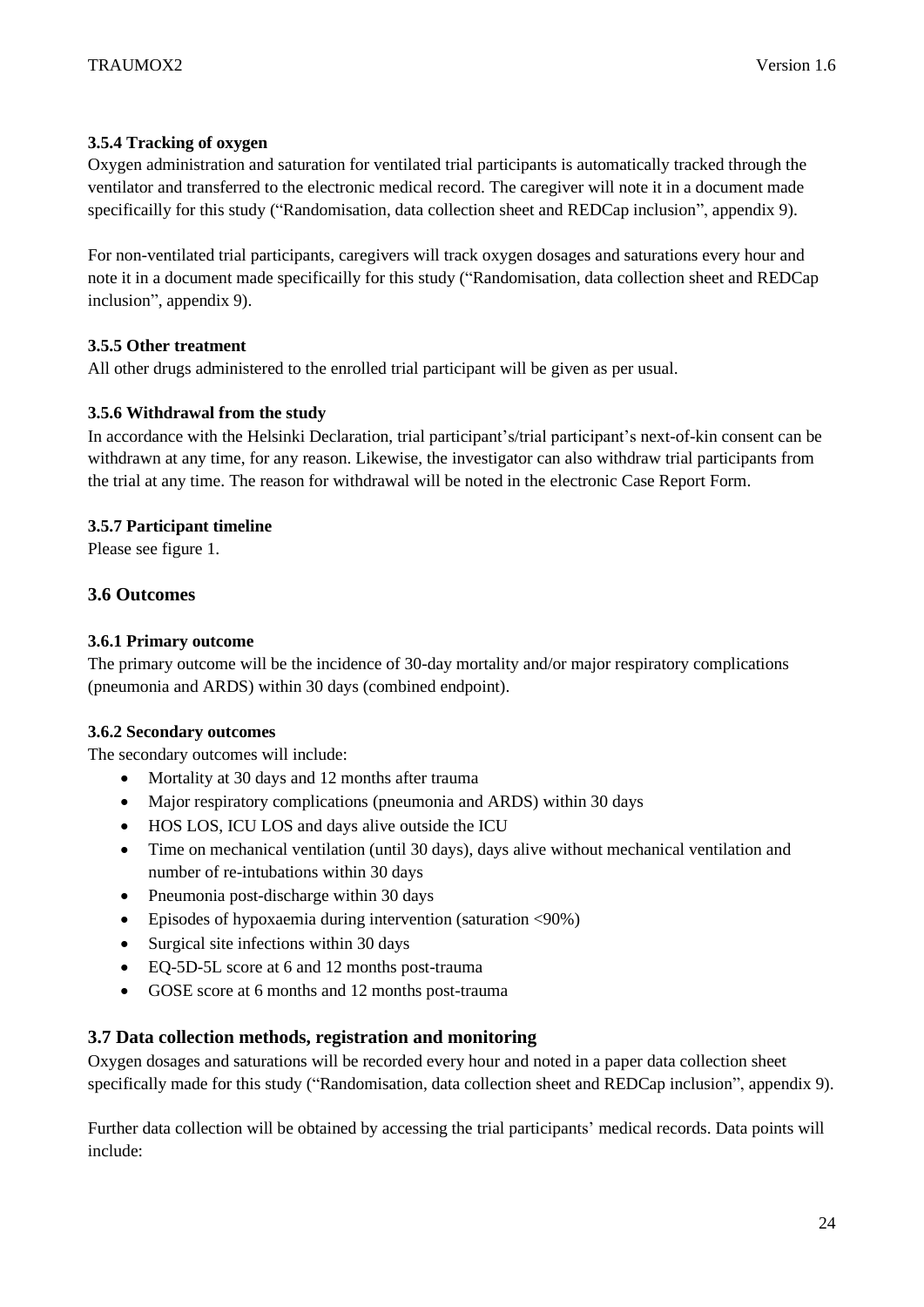- Patient characteristics: Name, unique patient identifier (Danish Central Personal Register Number ("CPR nummer"), age, sex, height, weight
- Pre-hospital circumstances: Vital signs, trauma mechanism, details on supplemental oxygen in the pre-hospital phase (indication,  $SpO<sub>2</sub>$ , supplemental oxygen yes/no, intubation yes/no, oxygen flow/FiO2), Injury Severity Score (ISS), complete list of injuries, transportation mode to the trauma bay
- Time points: Date and time of trauma, on-scene arrival and departure, trauma bay arrival, ICU/ward arrival, time of intubation/extubation/re-intubation for intubated trial participants, time of surgery, duration of surgery
- Hospital and ICU length of stay
- Vital signs on arrival to the trauma bay, including arterial blood gas analysis if available
- In-hospital variables (pneumonia, ARDS, other infections (surgical site infection or sepsis))
- Ischaemic events (myocardial infarction or cerebral ischemia)
- Adverse Events (AE) and Serious Adverse Events (SAE)
- Co-morbidities prior to trauma: Categorised in heart disease, lung disease, other diseases
- Active smoker (yes/no)
- Specifics of possible brain injury (type and extent) and other cerebral complications such as cerebral ischemia
- Date of death

Trial participants with traumatic brain injury admitted to a neurosurgical intensive care unit can be monitored according to standard practice in the local facility. It is acceptable, but optional, to perform continuous intraparenchymal brain oxygen measurements. Brain oxygen measurements are influenced by placement of the catheter and often less reliable in the first hours of measurement, hence only a factor in a fraction of the eight-hour intervention period in TRAUMOX2.

For all TRAUMOX2 trial participants, it is possible to deviate from the protocol if clinically justified by the treating physician. Such deviations should always be documented including the clinical justification in REDCap.

Mortality status will be collected through registries if possible or according to local practice. EQ-5D-5L score and GOSE score will be collected through telephone interviews, either with the trial participant or with the trial participants next-of-kin or caregiver. Possible pneumonia post-discharge will be evaluated through medicines prescribed after hospital discharge in countries where this information is available.

All trial participants will have two arterial blood gasses (ABGs) drawn during the intervention. The 1<sup>st</sup> ABG will be drawn at hour  $1 \pm 30$  minutes (T1) after randomisation (initiation of intervention is considered hour 0). If an ABG is not obtainable at hour 1 due to still being pre-hospital or other circumstances, the ABG must be obtained as soon as possible. The  $2<sup>nd</sup> ABG$  will be drawn at hour  $6 \pm 2$  hours (T6). If more than two ABGs are collected during the intervention (ABGs not related to the study), the ABGs closest to the the specified time slots (T1 and T6) should be used for data entry.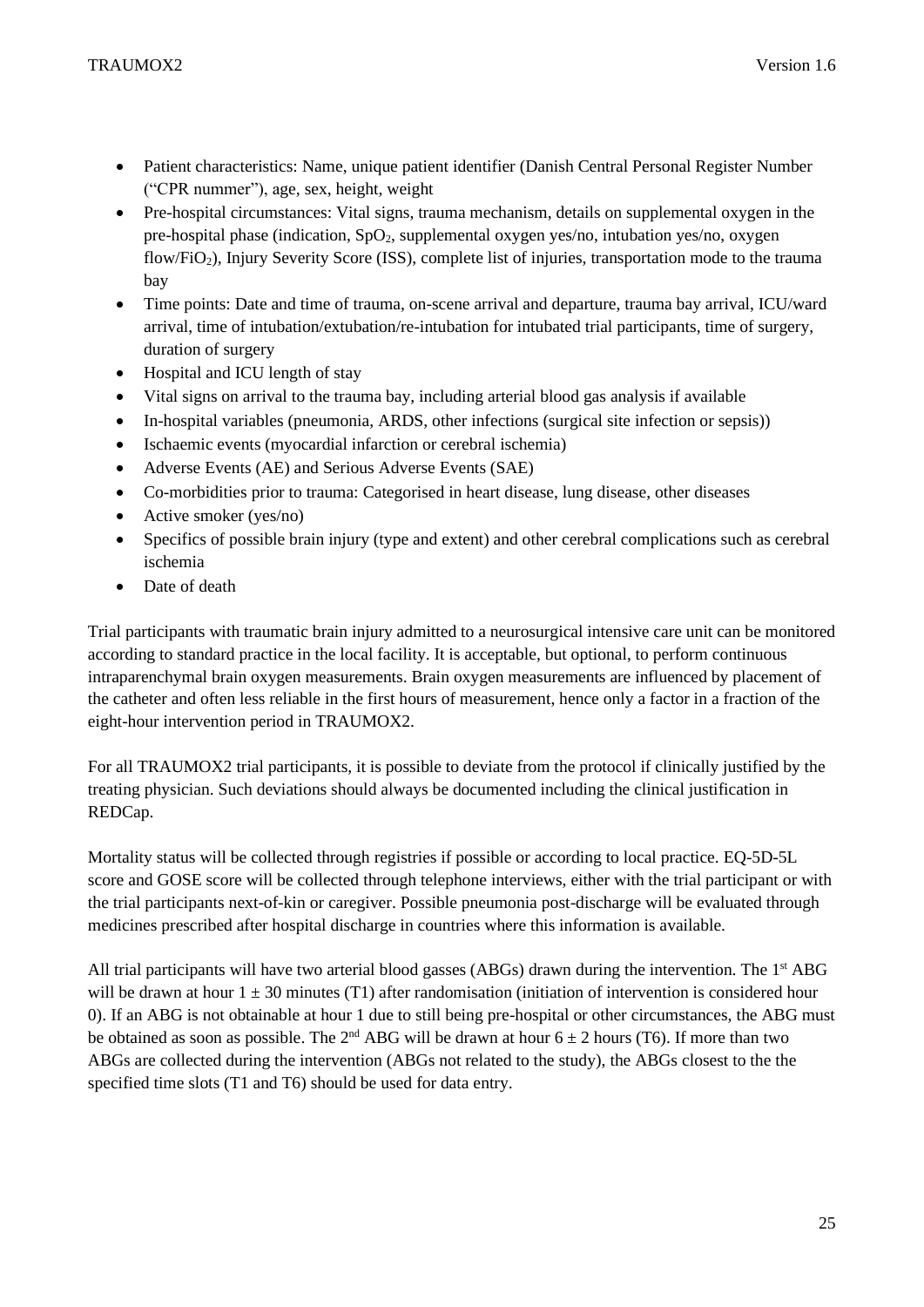#### <span id="page-25-0"></span>**3.7.1 Establishment of a biobank for future research**

When consent is obtained from a trial participant or from a trial participant's next-of-kin to participate in TRAUMOX2, we will also ask in an additional and separate consent form, not directly related to this research project, if the trial participant wishes to participate in a biobank containing their blood established for future research. The data authorities in Denmark will be applied for storage and the informed consent from the trial participant/trial participant's next-of-kin will be digital in REDCap. It is optional whether the participating centres contribute to the biobank. The management of this biobank will follow the laws of GDPR (in Danish it is called "databeskyttelsesforordningen og databeskyttelsesloven") until a specific research question is established and a research protocol is made. Thus, an application for the permission of a specific research project will be handed in to the "Regionale Videnskabsetisk Komité". In this way, a permission will be seeked to do research on the biobank material without obtaining consent from the trial participants again.

#### <span id="page-25-1"></span>**3.7.2 Data management**

All the above data will be stored in an electronic, web-based, secure, centralised, user-friendly interface using a data collection sheet in REDCap<sup>20</sup> specifically made for this trial. This data mangement system is secure, fully compliant with all regulatory guidelines and a complete audit-trail for data entry validation. Trained members of the research team will be responsible for data collection and entry into REDCap using local electronic clinical registries. Therefore, the electronic case report form (eCRF) will be digital. In case of system malfunction, a paper version of the data collection sheet ("Randomisation, data collection sheet and REDcap inclusion", appendix 9) will be available. The REDCap database will be set up from Rigshospitalet in the the Capital Region and participating centres will be invited to data entry in this database.

External monitoring of registered data will be applied at all trial centres following a monitoring plan developed in collaboration with the good clinical practice (GCP) unit at Copenhagen University Hospital according to GCP standards. Furthermore, the laws on "General Data Protection Regulation" (GDPR; in Danish: "databeskyttelsesforordningen og databeskyttelsesloven") will be followed. The data management will be also be registered internally at Region Hovedstadens own data management center The Knowledge Centre on Data Protection Compliance, Health Science and Innovation. The investigators of the trial will handle all information confidentially (tavshedspligt).

#### <span id="page-25-2"></span>**3.7.3 Data definitions**

Pneumonia will be defined as per the CDC criteria.<sup>21</sup> ARDS will be defined as per the Berlin definition.<sup>22</sup> Traumatic brain injury will be defined  $as^{23}$ :

- Severe: AIS  $\geq$ 5
- Moderate: AIS 3-4
- $\bullet$  Mild: AIS 1-2

#### <span id="page-25-3"></span>**3.8 Statistical analysis**

In TRAUMOX1, the primary combined endpoint occurred in 20% in the restrictive group and 33% in the liberal group. In larger studies, mortality from trauma has been estimated to be around  $6-12\%^{24}$ , and the incidence for ventilator associated pneumonia post trauma to be almost 30%<sup>13</sup>. With 710 trial participants in each arm, we will be able to detect a 33% risk reduction with a restrictive supplemental oxygen strategy (with 80% power at the 5% significance level) if the incidence of our primary outcome is 15% in the liberal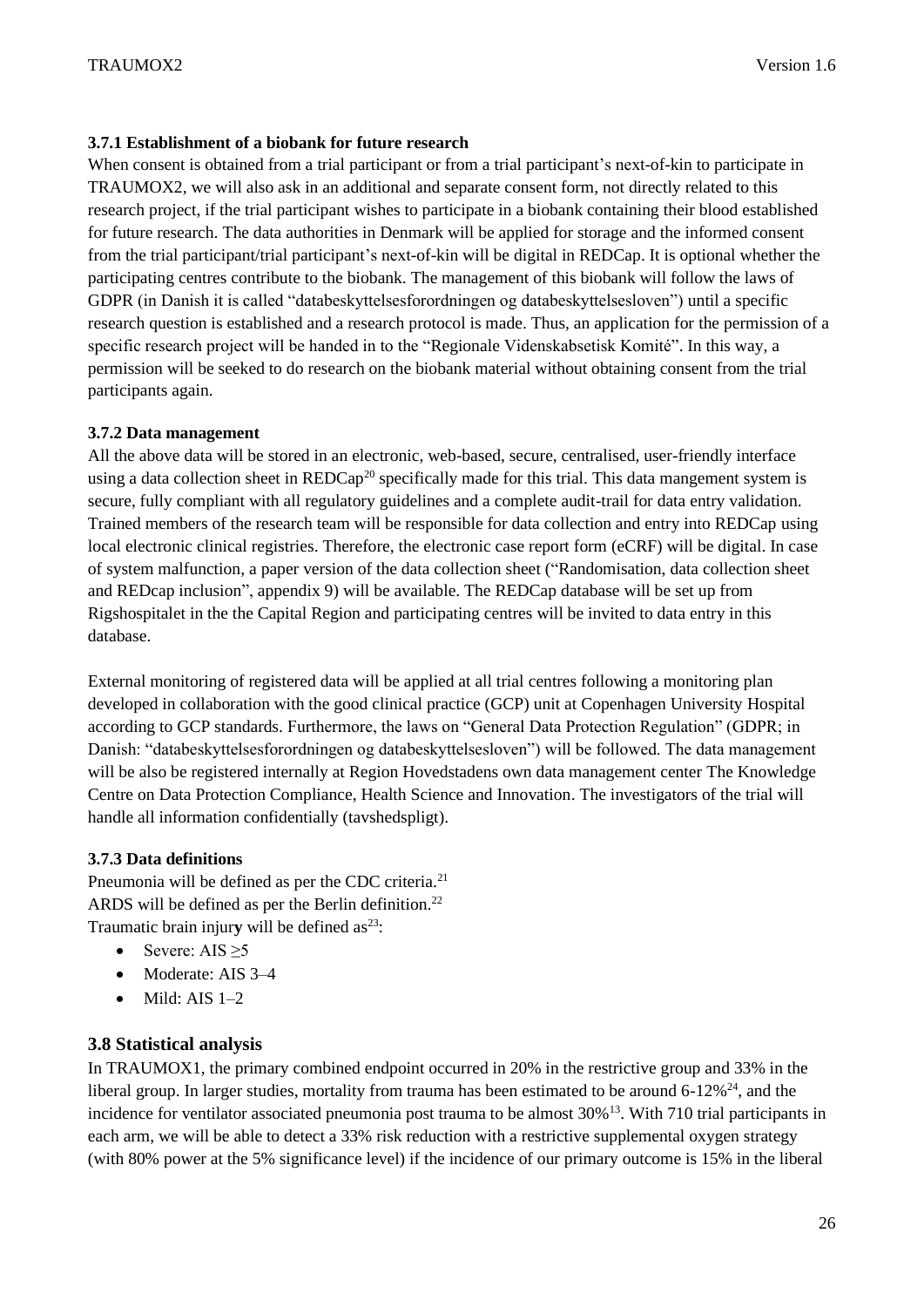group. Our primary analysis will be a modified intention-to-treat analysis, but a per-protocol analysis will also be carried out. A detailed statistical analysis plan, including the pre-specified subgroup analyses, will be made. In the primary analysis, we will exclude trial participants where no injuries are found defined as  $ISS =$ 0.

If less than 5% of data required for any specific analysis on primary or secondary outcomes are missing, a complete case analysis will be performed. If more than 5% are missing, and it is concluded that data are not 'missing completely at random' (MCAR criterion), $^{25}$  inverse probability weighting will be used to correct this bias. A sensitivity analysis on the assumptions used for missing data will be done to verify robustness.

Inclusion of trial participants will end when the goal of 1420 evaluable trial participants has been reached including the 30-day follow up period. This means that the maximum number of trial participants will be 1600 as inclusion will continue during evaluation of the 30-day follow-up. EQ-5D-5L score and GOSE score at 6 months and 12 months will be obtained. Mortality at 30 days and 12 months will also be obtained. The primary composite outcome will be compared between the two groups using logistic regression reported as Odds Ratio (OR) with 95% CI. The primary analysis will be adjusted for age, sex, centre, intubated at randomisation (yes/no), and known pneumonia on admission (under treatment). Secondary outcomes will also be compared between the two groups using Fisher's exact test/Chi<sup>2</sup> test for categorical data and competing risk survival analyses for continuous data. We will use a 5% significance level. Any changes or additional analyses will be reported.

In the per-protocol analysis, all trial participants with ≥1 major protocol violation will be removed. Please see section 3.8.1 for definitions of major protocol violations.

Pre-specified subgroup analyses will be made on trial participants initially intubated (within one hour of the accident) (yes/no), trial participants with ICU admission (yes/no), trial participants with moderate and severe traumatic brain injuries (yes/no), trial participants with chronic obstructive pulmonary disease (yes/no), episodes with hypoxaemia as well as an analysis on trial participants enrolled prehospital versus in-hospital. An analysis adjusted for Injury Severity Score will also be conducted.

The statistical analysis will be performed by a biostatistician.

#### <span id="page-26-0"></span>**3.8.1 Major protocol violations**

A major protocol violation will be defined as:

• Restrictive  $O_2$  group: during the intervention period

- For non-intubated trial participants: Supplemental oxygen ≥3 L O2/min and having an SpO2 ≥98% recorded in two consecutive hourly values in the data collection sheet: "Randomisation, data collection sheet and REDCap inclusion"

- For intubated trial participants: FiO2 ≥0.4 and having an SpO2 ≥98% recorded in two consecutive hourly values in the data collection sheet: "Randomisation, data collection sheet and REDCap inclusion"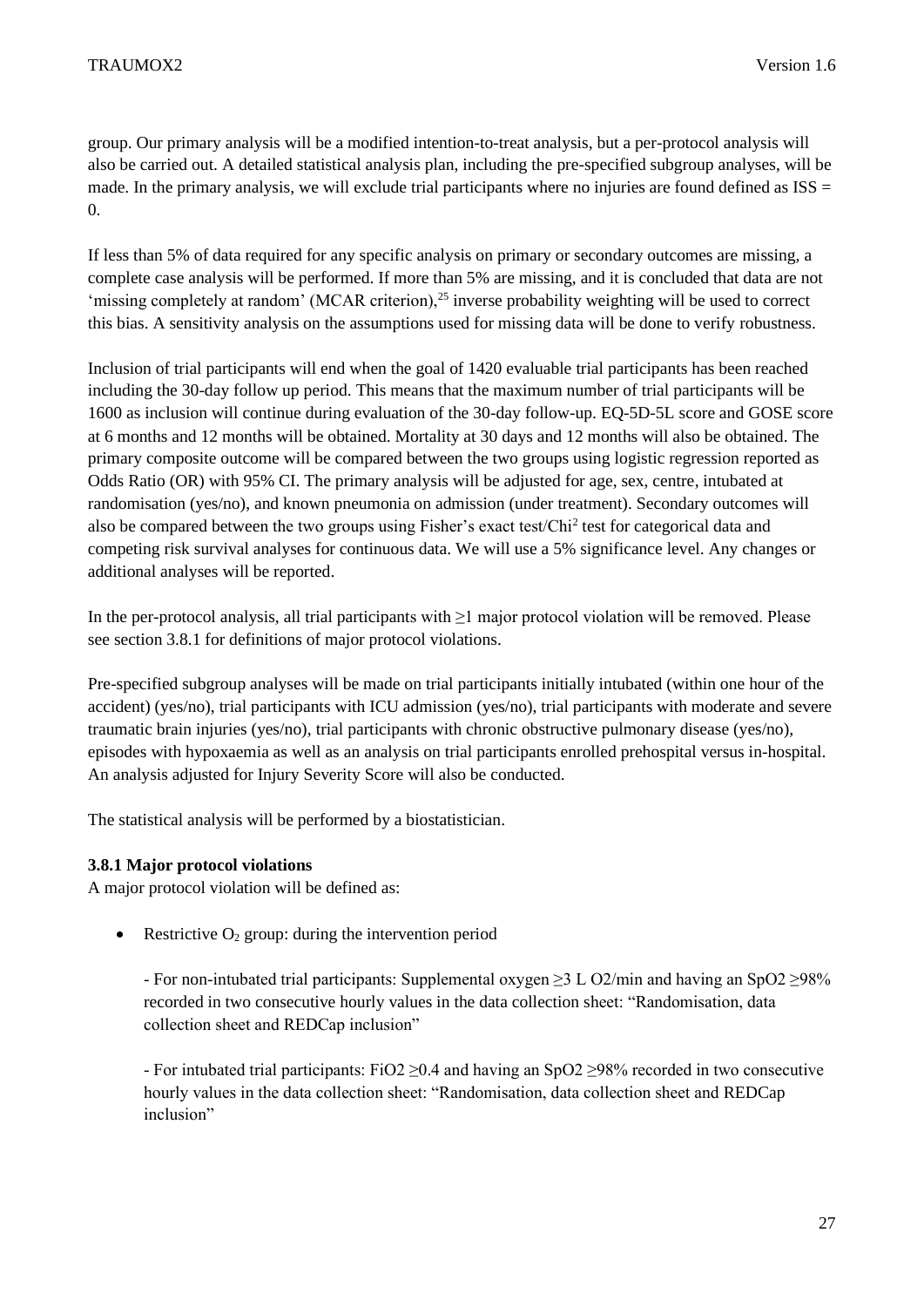• Liberal  $O_2$  group: during the intervention period

- For non-intubated trial participants: Supplemental oxygen <3 L O2/min in two consecutive hourly values in the data collection sheet: "Randomisation, data collection sheet and REDCap inclusion"

- For intubated trial participants: FiO2 <0.4 in two consecutive hourly values in the data collection sheet: "Randomisation, data collection sheet and REDCap inclusion"

## <span id="page-27-0"></span>**4. Drug management and accounting**

#### <span id="page-27-1"></span>**4.1 Drug management**

The investigated drug will be handled by the usual providers: Air Liquide A/S, Strandmøllen A/S and Linde Gas A/S.

#### <span id="page-27-2"></span>**4.2 Drug accounting**

As the consumption of the trial medicine, oxygen, is continuous in all prehospital and intrahospital units, the providers (Strandmøllen A/S, Linde Gas A/S and Air Liquide A/S) will register batch numbers and expiration dates as usual. Detailed accounting and registration of the drugs will not be possible, as oxygen runs through central pipelines and thus cannot be tracked on an individual trial participant level. However, we foresee no possible complications or risks beyond the existing, which will be entirely unrelated to this study. Any potential problems with the delivery will not affect the enrolled trial participants any further than it would were they not enrolled in the study. No other methods to study oxygen at our institution are possible. Therefore, appendix 12 ("Produktresuméer for oxygen ved Air Liquide, Strandmøllen og Linde Gas, kryogen og komprimeret") will be the most detailed available source of drug accounting and thus serve as the primary source.

## <span id="page-27-3"></span>**5. Safety management**

#### <span id="page-27-4"></span>**5.1 Definitions**

The following definitions will be used<sup>26</sup>:

- Adverse Event (AE): Any untoward medical occurrence in a subject to whom a medicinal product is adminsitered and which does not necessarily have a causal relationship with this treatment.
- Serious Adverse Event (SAE): Any untoward medical occurrence that at any dose requires inpatient hospitalisation or prolongation of existing hospitalisation, results in persistent or significant disability or incapacity, results in a congenital anomaly or birth defect, is life-threatening, or results in death.
- Suspected Unexpected Serious Adverse Reaction (SUSAR): A suspected, serious adverse reaction, the nature, severity or outcome of which is not consistent with the reference safety information.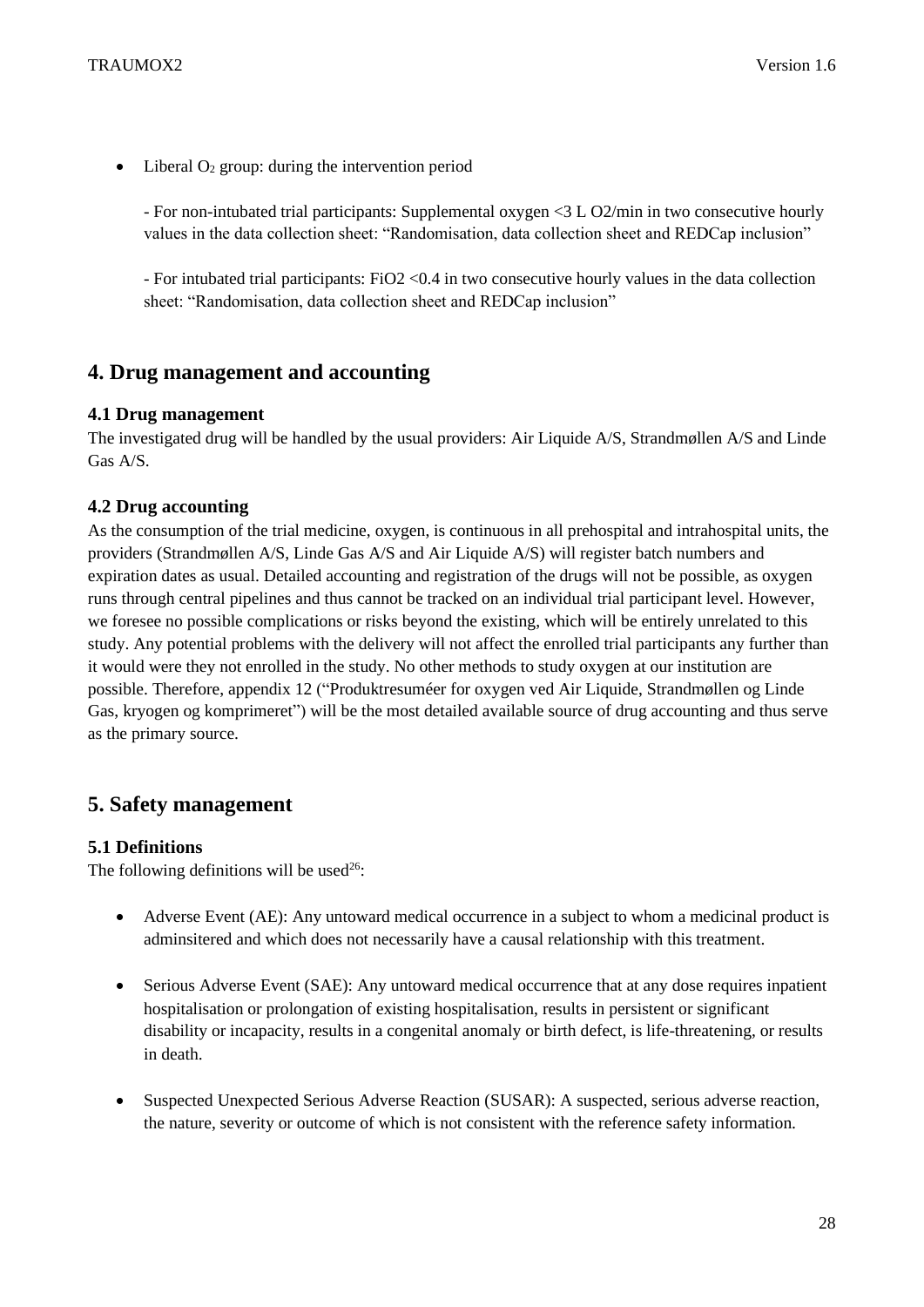#### <span id="page-28-0"></span>**5.2 Tracking of events**

The local investigators at each centre is responsible for recording the different types of AEs and SAEs in the trial participant's Case Report Form in REDCap. The specific investigator will assess the correlation between an event and trial medicine using the following AE/SAE event policy:

- 1: Unrelated No temporal context; other etiologies are more likely to be the cause
- 2: Possible related Less clear connection; other etiologies are also possible
- 3: Probably related Clear temporal correlation with medication discontinuation, and not reasonably explained by the known clinical condition of the subject
- 4: Related Clear temporal relationship with rehabilitation test or clinical assessment

To monitor AEs and SAEs, a TRAUMOX2 investigator will assess the trial participant's medical record:

- Once within the first 24 hours
- Every third day until discharge (maximum of 30 days)

#### <span id="page-28-1"></span>**5.3 Adverse Events and Serious Adverse Events**

This group of trial participants are expected to have a lot of complications. It is the established practice in trials on critically ill patients that adverse events are part of the natural trajectory of the primary disease process or expected complications of the critical illness.<sup>27</sup>

Therefore, we have chosen to record only the following AEs:

- Atelectasis
- Irritability of airway mucosa

We will register all SAEs. The registration will be done in REDCap and once a SAE registration is complete, the sponsor and coordinating investigator will receive an e-mail notification within 24 hours via the REDCap notification e-mail system. Thus, the law on immediate notifying (within 24 hours after it has come to an investigator's knowledge) the sponsor about SAEs is being followed.

#### <span id="page-28-2"></span>**5.4 Suspected Unexpected Serious Adverse Reactions**

All potential SUSARs will be reported to the sponsor within 24 hours of discovery. If the sponsor believes that a trial participant has a SUSAR which results in death or is in a life-threatening condition, it will be reported as soon as possible to the Danish Medicines Agency and The Committee on Health Research Ethics and no later than 7 days after it has come to sponsor's knowledge. No later than 8 days after the report (15 days in total), sponsor must inform the mentioned authorities about all relevant information on the follow-up of the SUSAR. All other trial participants that have a SUSAR that do not result in death or in life-threatening conditions must be reported no later than 15 days after sponsor has been made aware of these.

#### <span id="page-28-3"></span>**5.5 Reporting**

Once a year, a report with all SUSARs will be sent to The Danish Medicines Agency and The Committee on Health Research Ethics.

After the last trial participant, last visit (1420 trial participants with a complete 30-day, 6- and 12-month follow-up), the end of the trial will be reported within 90 days to the relevant authorities or according to national law. All events, reactions and results of the study will be reported to the EudraCT database results within a year after termination of the study.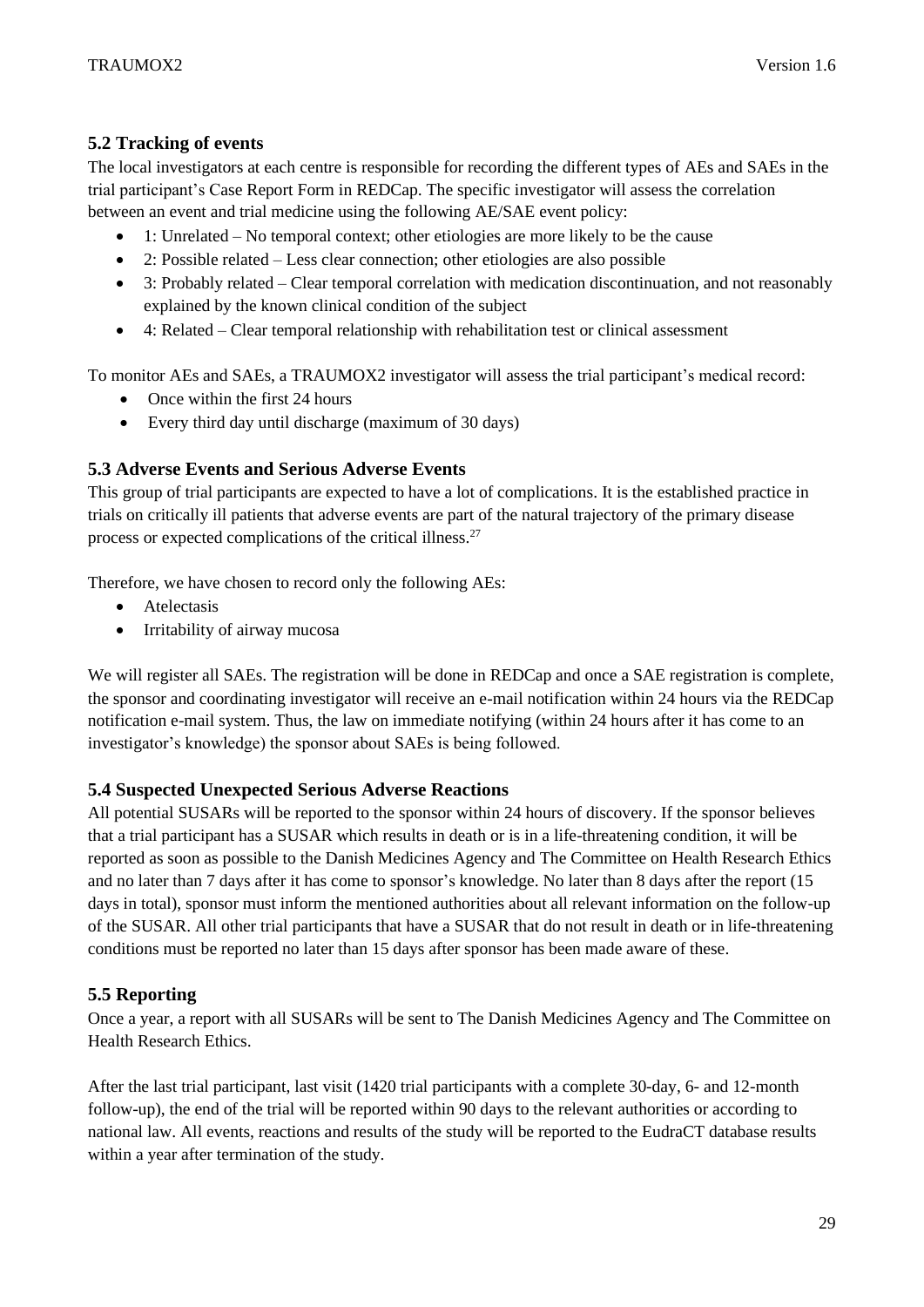## <span id="page-29-0"></span>**6. Study administration**

#### <span id="page-29-1"></span>**6.1 Ethics and dissemination**

Trial participant insurances will be in place at all trial centres either through the national health insurance or through specifically supplied local trial insurances as required according to the specific trial centres and national regulations.

This RCT will be conducted in compliance with the published trial protocol, the Helsinki Declaration in its latest version,<sup>28</sup> the Good Clinical Practice (GCP) guidelines<sup>29</sup> and national laws in the participating countries. The protocol will be sent to the Danish Committee on Health Research Ethics for the Capital Region of Denmark and The Danish Medicines Agency. It will be monitored by the regional Good Clinical Practice Unit. Data management must be approved according to national legislation. We have written the protocol in accordance with the SPIRIT 2013 Statement<sup>19</sup> and will register the trial in the [www.clinicaltrials.gov](http://www.clinicaltrials.gov/) and European Union Drug Regulating Authorities Clinical Trials (EudraCT) registries before the enrolment of the first trial participant. No substantial deviation from the protocol will be implemented without prior review and approval of the regulatory authorities except where it may be necessary to eliminate an immediate hazard to the trial participants. In such case, the deviation will be reported to the authorities as soon as possible.

As stated in section 3.4.2 regarding consent procedures in Denmark, the trial participants in this study are considered temporarily incompetent because of the acute and severe condition related to their traumatic injuries. Symptoms will include severe pain, impaired consciousness, and early complications are circulatory and respiratory failure requiring emergency intubation. Some of these trial participants are expected to die. Current practice is that supplemental oxygen is administered as soon as possible after trauma often prehospitally. Thus, the intervention tested in this trial is pivotal to be given immediately in the early phase after trauma. Furthermore, it is stated above that a liberal supplemental oxygen strategy may be detrimental and should be avoided as soon as possible. Therefore, we cannot delay enrolment and need to use the consent procedures for emergency research. To make clinical trials with the goal of improving the treatment of traumatic injuries it is necessary to include unconscious and incompetent patients as no clinically relevant animal model exists. In other countries, national law will be followed in terms of including patients considered temporarily incompetent.

Oxygen is a well-known drug given in a dosage of  $FiO<sub>2</sub> 0.21-1.0$  and can be administered by paramedics, nurses, and doctors. The side-effects of normobaric oxygen-strategies include slightly decreased heart rate as well as increased risk of atelectasis, pleuritis and respiratory distress syndrome. The greater the  $FiO<sub>2</sub>$ , the greater the risk. As the standard treatment of care currently includes high levels of FiO2, it seems plausible that the intervention group will have a decreased risk for developing these side-effects. On the other side, hypoxia is documented to be deleterious. To avoid the risk of hypoxia, all trial participants will be monitored with continuous pulse oximetry and arterial blood gases to avoid desaturation. If the saturation is unmeasurable due to e.g. hypovolemia or hypothermia the treating physician will decide and document the treatment of choice. When measurable again, the allocated intervention will resume. In the TRAUMOX1 trial, we observed only seven episodes of desaturation (SpO<sub>2</sub> below 90%) in the restrictive group (median 87% [87-89]). Of note, five of the seven cases of SpO2 below 89% occurred in two trial participants; one trial participant who had just been extubated and another trial participant who went into cardiac arrest for another reason than hypoxemia.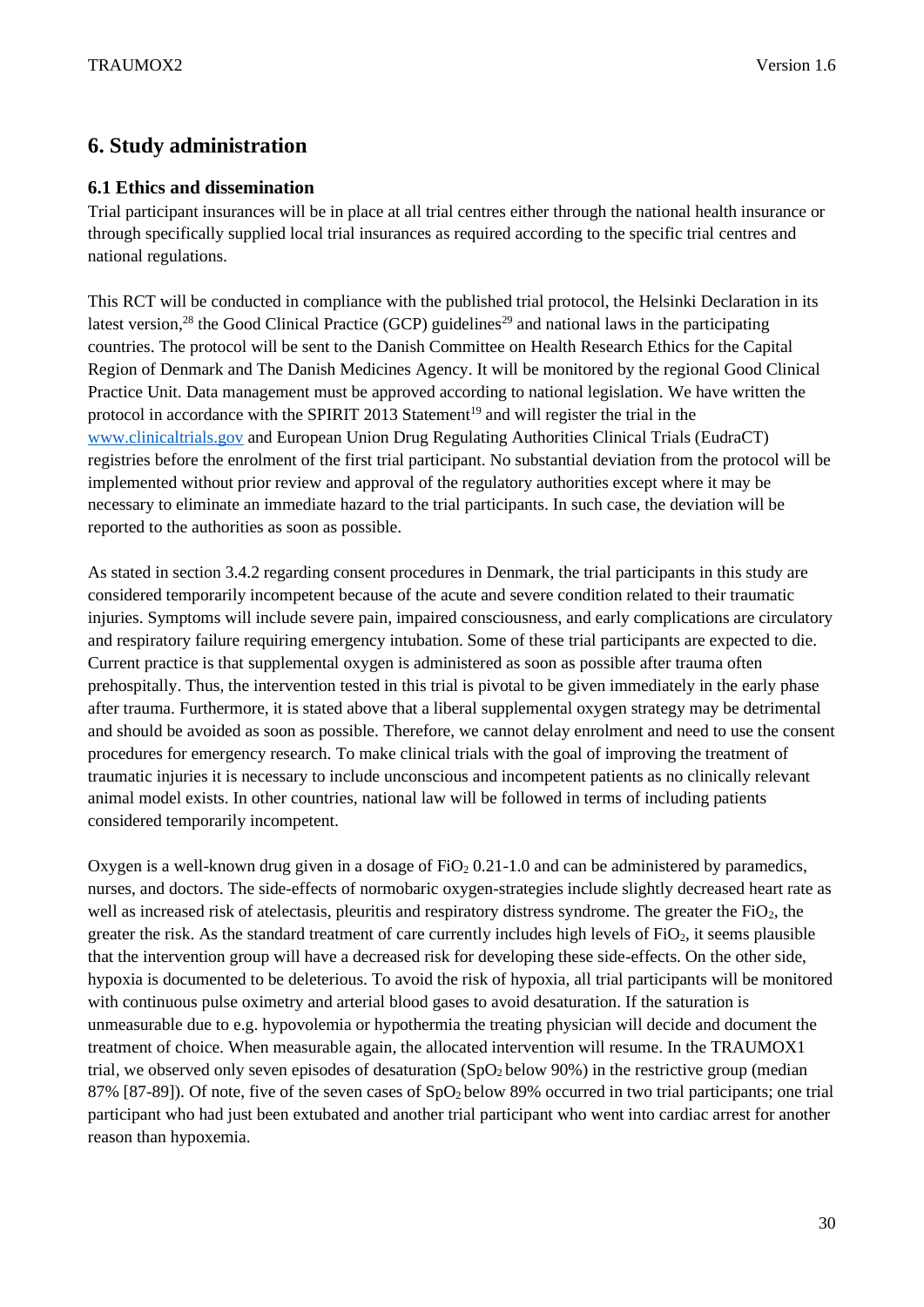The trial participants receiving the standard treatment and what is recommended in current guidelines (liberal oxygen) will not be put at any additional risk compared to trial participants not enrolled in the study. However, we suspect this standard treatment is not always beneficial. As outlined in the background section, we hypothesise that a liberal supplemental oxygen strategy may be detrimental and should be avoided as soon as possible. Thus, the restrictive supplemental oxygen (intervention group) may be associated with fewer side effects, with no additional risk, as seen in other trial participant populations. Therefore, we believe that this study may be beneficial for the single trial participant.

Finally, there will be no risk of delaying treatment due to enrolment, as the treating physician will be treating the trial participant as usual, until the randomisation results are available, and the allocation has begun. Therefore, we think that the study will add no risk for the included trial participants.

#### <span id="page-30-0"></span>**6.2 Timeline of study progress**

Approvals will be applied for spring 2021 initially in Denmark. First inclusion is expected autumn 2021, enrolment completed spring 2023 and data analysis and manuscript drafting autumn 2023. The submission of primary paper is expected at the beginning of year 2024. See figure 2.

#### <span id="page-30-1"></span>**6.3 Publication publicy**

The study results will be published in an appropriate international peer-reviewed scientific journals. When study results are published, it will be announced on the study website https://www.traumox2.org/. The study will be registered, and study results will be disclosed by the coordinating principal investigator in one or more public clinical study registry(ies), according to national/international use, including both positive, negative and inconclusive results. The registration will include a list of the investigational centres. The steering committee and the primary centre investigator (active) will be listed as co-authors in the publications. If the centre involves prehospital inclusion the prehospital centre investigator (active) will be co-author. Top-enrolling centres will be able to designate one additional co-author for every completely documented 100 trial participants. All authors must fulfil the criteria for authorship according to the ICMJE group. Each contributing centre can designate a reasonable number of active collaborators that participates in the study administration. These collaborators will be mentioned in the TRAUMOX2-study group and will be trackable via PubMed. In line with the principles of data preservation and sharing, the steering committee will, after publication of the overall dataset, consider all reasonable requests to make the dataset available in whole or part for secondary analyses and scientific publication. The steering committee will consider proposals for secondary analyses on the basis of the scientific quality of the proposal. Proposals will need to be revised and approved by the steering committee prior to submission.

#### <span id="page-30-2"></span>**6.4 Data monitoring and safety committee (DMSC)**

An independent data monitoring- and safety committee (DMSC) will be set up. The committee will include a statistician. The committee will meet when 30-day follow-up of 355 (approximately 25% of the sample size estimation) and 710 (approximately 50% of the sample size estimation) trial participants has been obtained. Prior to the meeting, a biostatistician will perform an interim analysis with blinded data provided by the sponsor and principal investigator. Criteria for premature termination will be decided by steering committee. Furthermore, the sponsor has the responsibility to report the overall number of serious adverse events (SAEs) yearly to the DMSC. The DMSC charter has been approved by DMSC members and the Danish Medicines Agency. The content of the charter is: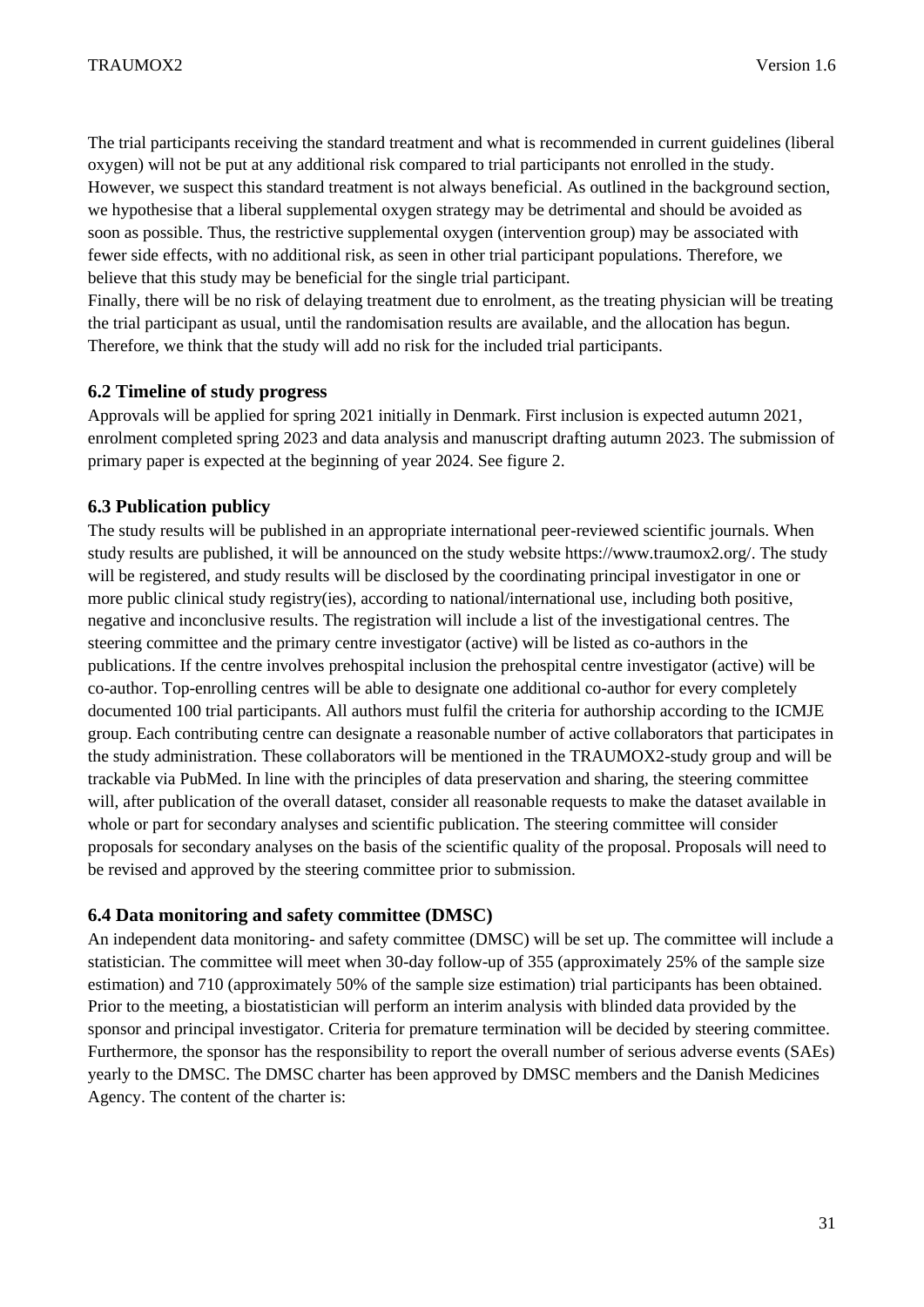# Charter for the Data Monitoring and Safety Committee (DMSC) for TRAUMOX2

Version 1.0

Date: 21-12-2021

Comparing Restrictive versus Liberal Oxygen Strategies for Trauma Patients: The TRAUMOX2 Trial



EudraCT number: 2021-000556-19 Danish Research Ethics Committee number: H-21018062 ClinicalTrials.gov number: NCT05146700

Chief investigator and sponsor: Professor Jacob Steinmetz, M.D., Ph.D.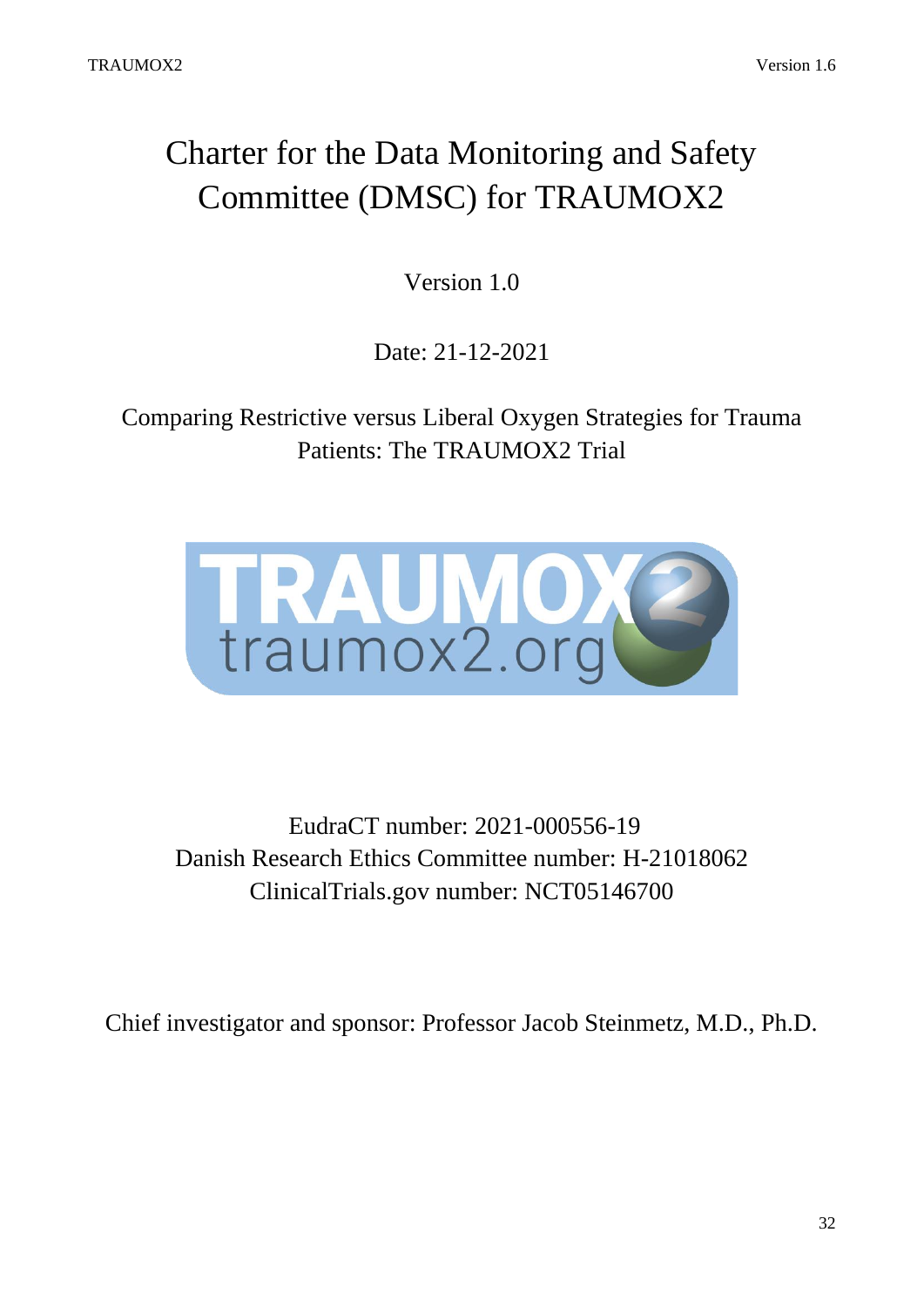## **Introduction**

This charter will define the responsibilities of the independent DMSC, the members, the purpose of the DMSC and the timing of the meetings. The DMSC is answerable for the safety of trial participants, assessing the safety and efficacy of the interventions during the trial, and for monitoring the overall conduct of the clinical trial. The DMSC is obliged to follow the EU Clinical Trials Directive 2001/20/EC while assessing the study and to keep all patient-level data confidential. The DMSC consists of three clinicians with expertise in critical emergency care research and an independent biostatistician. The DMSC members have been chosen in order to avoid any financial or intellectual conflicts of interest. The members have agreed to this task for the entire duration of the clinical trial. However, should any members leave the DMSC during the trial, the steering committee will appoint the replacement(s). The DMSC is independent from the sponsor and the trial investigators. The DMSC will be notified of all changes to the protocol or changes in trial conduct. The clinicians of the DMSC will be unpaid. The biostatistician will be paid for the hours spent on data analysis prior to the DMSC meetings.

## **Timing of the meetings**

Two interim analysis meetings will be held to review data relating to treatment efficacy, patient safety, and quality of trial conduct (e.g. enrollment progression). The four members of the DMSC will meet either physically or online when 30-day follow-up data (primary outcome) of 355 (approximately 25 % of sample size estimation) and 710 (approximately 50 % of sample size estimation) patients have been obtained. The trial will continue while the DMSC review the data. The DMSC will be specifically notified by e-mail by the sponsor or coordinating investigator when approximately 20 % and 45 % of the patients are included due to scheduling and arranging the first and second meeting. Furthermore, it is optional for the DMSC members to receive the newsletters from the trial. The DMSC will be responsible for scheduling and arranging the meetings. Data will be provided to the DMSC at least 5 days prior to their meetings.

## **Interim data review**

The DMSC will review non-identifiable person data for 30-day mortality at the two predetermined time points. In addition, at the second interim analysis, the DMSC will also consider available data on major lung complications defined as pneumonia and acute respiratory distress syndrome within 30 days after trauma. The DMSC can at any time request extra reviews if necessary. The data will be provided to the biostatistician in Excel. One row will represent one trial participant and each column will be a data variable. The data variables included in the raw data output are:

1: record\_id (a number that uniquely identifies the patient)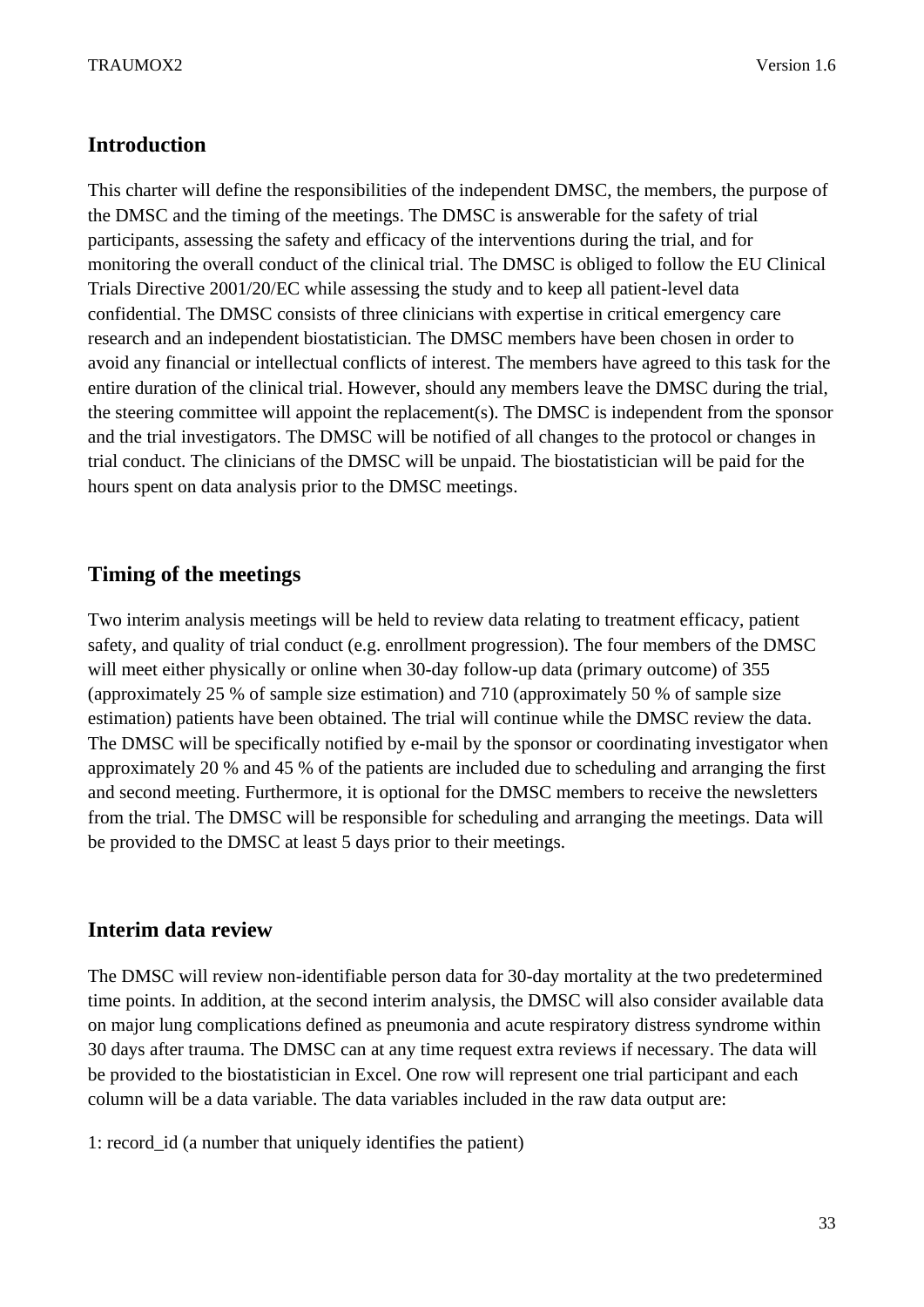2: scr\_incl\_randomisation (the randomisation code: group A or B)

3: outc\_prim\_spec\_\_\_1 (occurrence of death within 30 days:  $0 = no$ ,  $1 = yes$ )

4: outc\_prim\_spec = 2 (occurrence of pneumonia within 30 days:  $0 =$  no,  $1 =$  yes)

5: outc\_prim\_spec\_\_\_3 (occurrence of acute respiratory distress syndrome within 30 days:  $0 =$  no, 1  $=$  yes)

The DMSC statistician will provide aggregate data analysis for variable 3, 4 and 5 in two-by-two tables stratified on variable 2 (renamed randomisation code blinded by an external person). The data provided is only to evaluate on treatment efficacy and patient safety. Thus, no other data variables will be provided.

The DMSC may recommend stopping the trial at each of the two interim analyses if a major difference in 30-day mortality is found. There are no strict stopping criteria, but it is suggested that the recommendation should be based on only a considerable difference, such as a relative risk where the lower limit of the 95 % CI is  $>2$  (regardless of which group is nominator). The same applies to both the first and second interim analysis. There should be no premature ending of the trial for futility before completion of the preplanned inclusion of 1420 patients with a complete 30 day follow-up.

## **Content of the DMSC reports**

After each of the two reviews, the DMSC will produce a short report to the steering committee with recommendations for continuation, modifications, or premature termination of the trial. The DMSC will be advisory to the steering committee. Therefore, the final decision regarding potential modifications or termination will rest with the steering committee.

## **Members of the DMSC**

**Bodil Steen Rasmussen, MD, Ph.D.**

Chairman of the Data Monitoring and Safety Committee Professor Department of Anesthesia and Intensive Care Aalborg University Hospital

**Lars Wiuff Andersen, MD, M.P.H., Ph.D., D.M.Sc.**

Member of the Data Monitoring and Safety Committee Associate professor Department of Anesthesiology and Intensive Care Medicine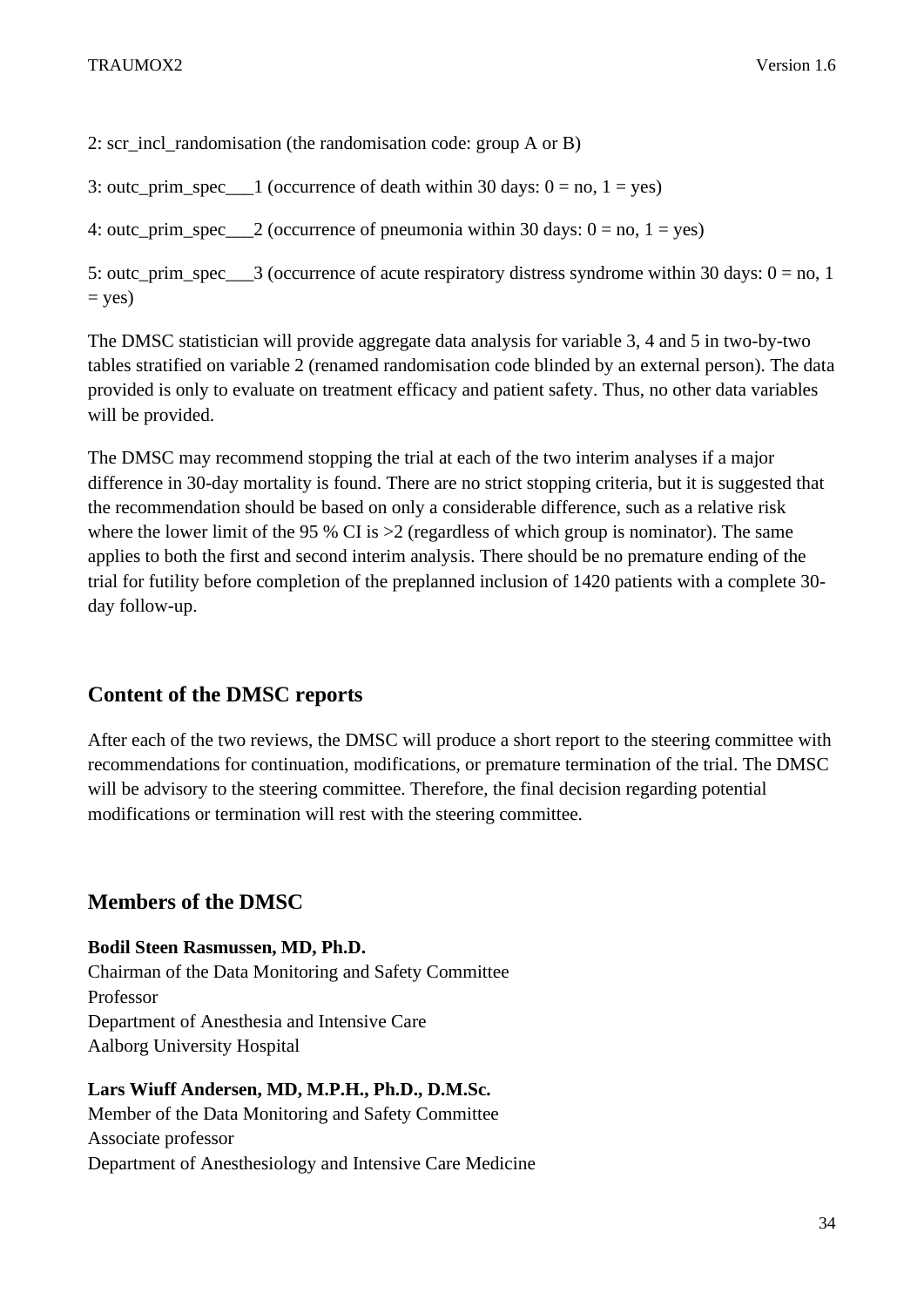Aarhus University Hospital Research Center for Emergency Medicine Aarhus University Hospital and Aarhus University Prehospital Emergency Medical Services Central Denmark Region

### **Marius Rehn, MD, Ph.D.**

Member of the Data Monitoring and Safety Committee Associate professor Consultant Anaesthesiologist and pre-hospital critical care doctor Department of Research and Development Norwegian Air Ambulance Foundation Oslo, Norway Air Ambulance Department Division of Prehospital Services Oslo University Hospital Norway Faculty of Health Sciences, University of Stavanger Stavanger, Norway

#### **Brice Ozenne, biostatistician**

Member of the Data Monitoring and Safety Committee Assistant professor Department of Public Health, Section of Biostatistics University of Copenhagen Denmark Neurobiology Research Unit and BrainDrugs Copenhagen University Hospital Rigshospitalet Denmark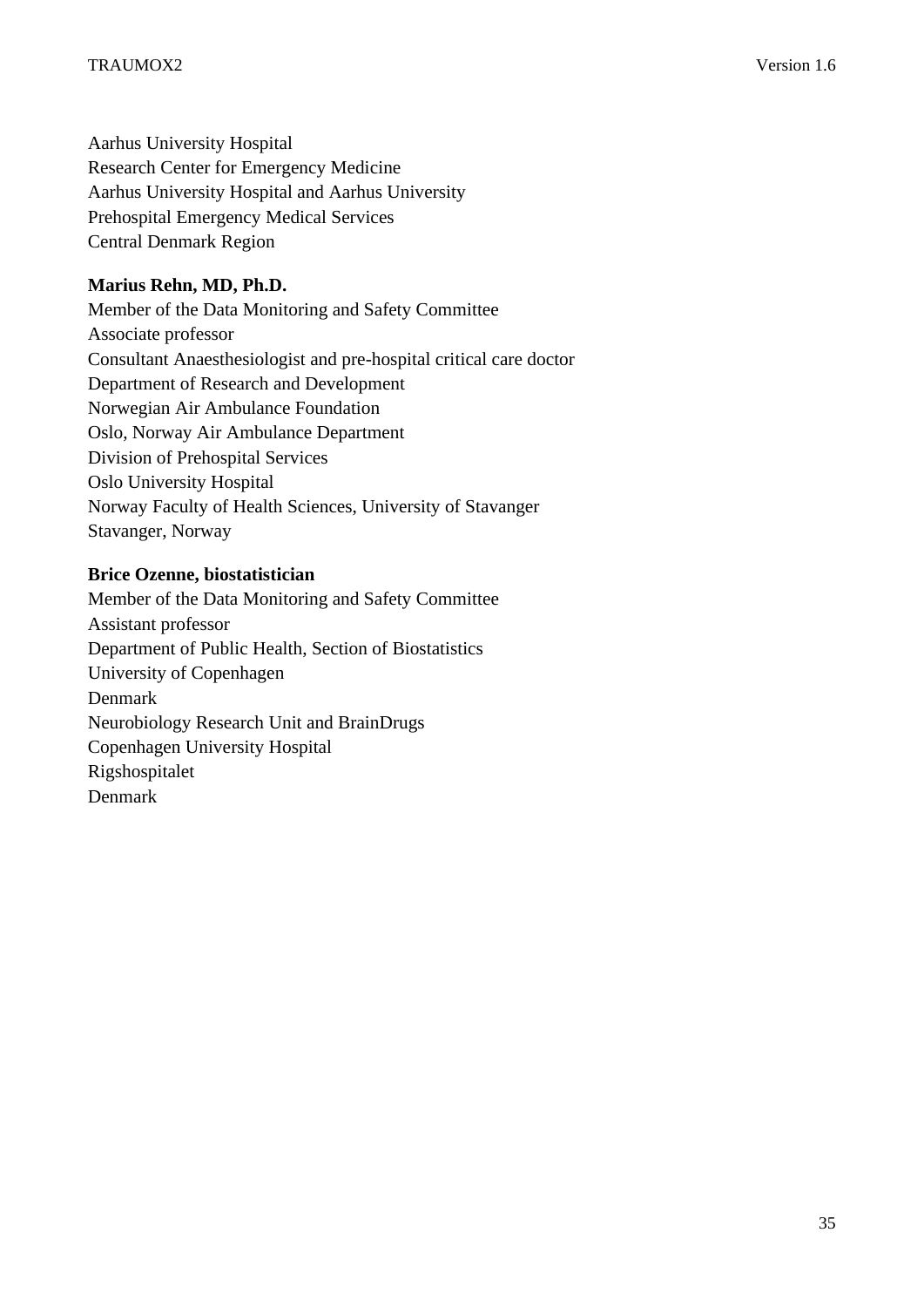## **Read and agreed by**

Bodil Steen Rasmussen

Date: 20-12-2021

Signature:

Josi El

Lars Wiuff Andersen

Date: Signature: Lars W. Andersen

Digitally signed by Lars W. Andersen Date: 2021.12.14 18:20:58  $+01'00'$ 

Marius Rehn

13.12.2021 Date:  $Signature: \mathbb{W}_{\mathsf{W}}\mathcal{W}$ 

Brice Ozenne

Date: 19-12-2021 Signature: All Contract of the Contract of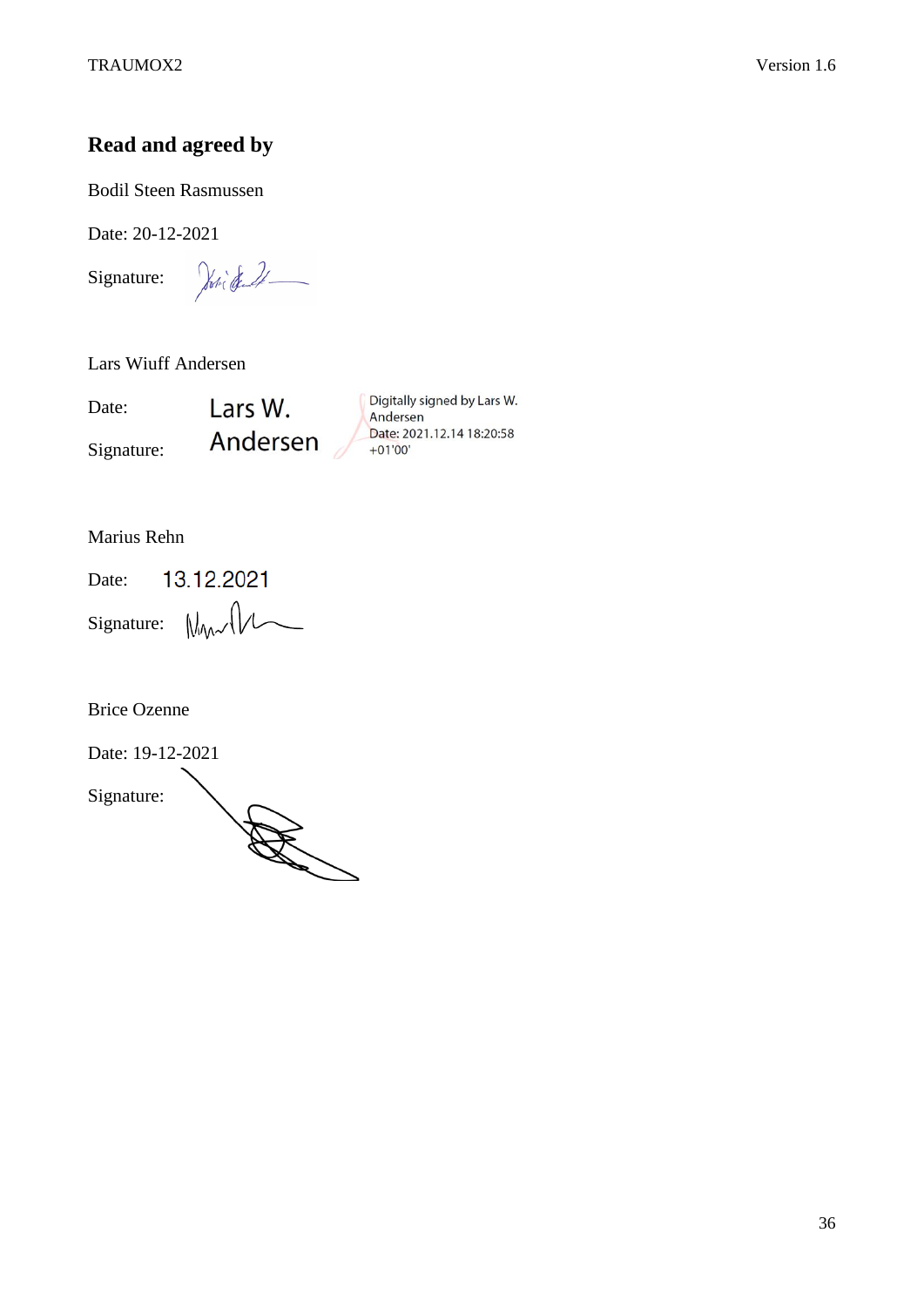#### <span id="page-36-0"></span>**6.5 Archiving of documents**

The investigator will keep the subject's files and original data according to the local methods and facilities. The investigator should maintain the trial documents as specified in the ICH-GCP-Guideline for 10 years. The investigator/institution should take measures to prevent accidental or premature destruction of these documents.

#### <span id="page-36-1"></span>**6.6 Funding**

TRAUMOX2 is initiated by a research group of medical doctors in "Afdeling for Bedøvelse, Operation og TraumeCenter 6011, HovedOrtoCentret, Rigshospitalet, Copenhagen, Denmark". It is funded by the Novo Nordisk Foundation which is a non-profit organisation. The duration of the funding is 4 years and the amount granted is 6.326.084 DKK. It covers the sponsor's and coordinating investigator's salary, the overhead and completion costs, including that each participating centre will receive 150 euro per trial participant included with completely documented trial participants (after 30 days). Each centre will distribute the amount as agreed upon within the local organization. The Novo Nordisk Foundation is not involved in the management of the study itself, or the decision to submit the manuscript for publication, but will be mentioned in all public communication, and any publication resulting from the project will be mentioned as *"The work presented in this article is supported by Novo Nordisk Foundation grant NNF20OC0063985".*  The funding will be paid to a bank account within the department in the sponsor's name. The sponsor and coordinating investigator have no conflicts of interests in relation to the Novo Nordisk Foundation. In addition, the study is also partly funded by The Lundbeck Foundation as a personal grant of 350.000 DKK to study coordinator Josefine Baekgaard. Some of this grant will be spent on salary to Baekgaard as well as unexpected expenses to the trial. Drug expenses will be covererd by the participating centres' departmental budget. Drug expenses beyond the normal department budget will also be covered by the participating centres.

#### <span id="page-36-2"></span>**6.7 Protocol changes**

Can only be decided by the steering committee of the study.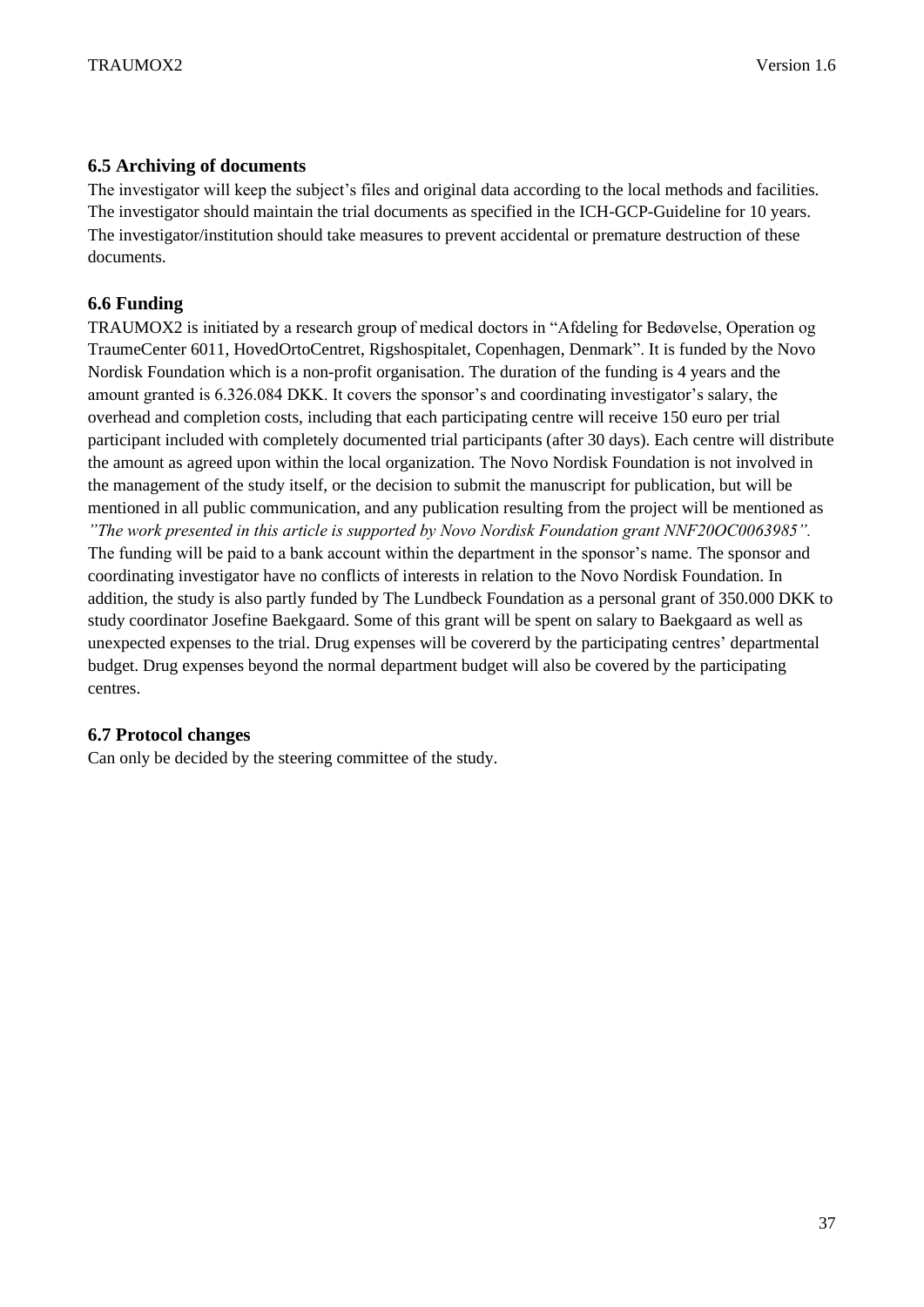*Figure 1 – Participant timeline*



*Figure 2 – Timeline of study progress*

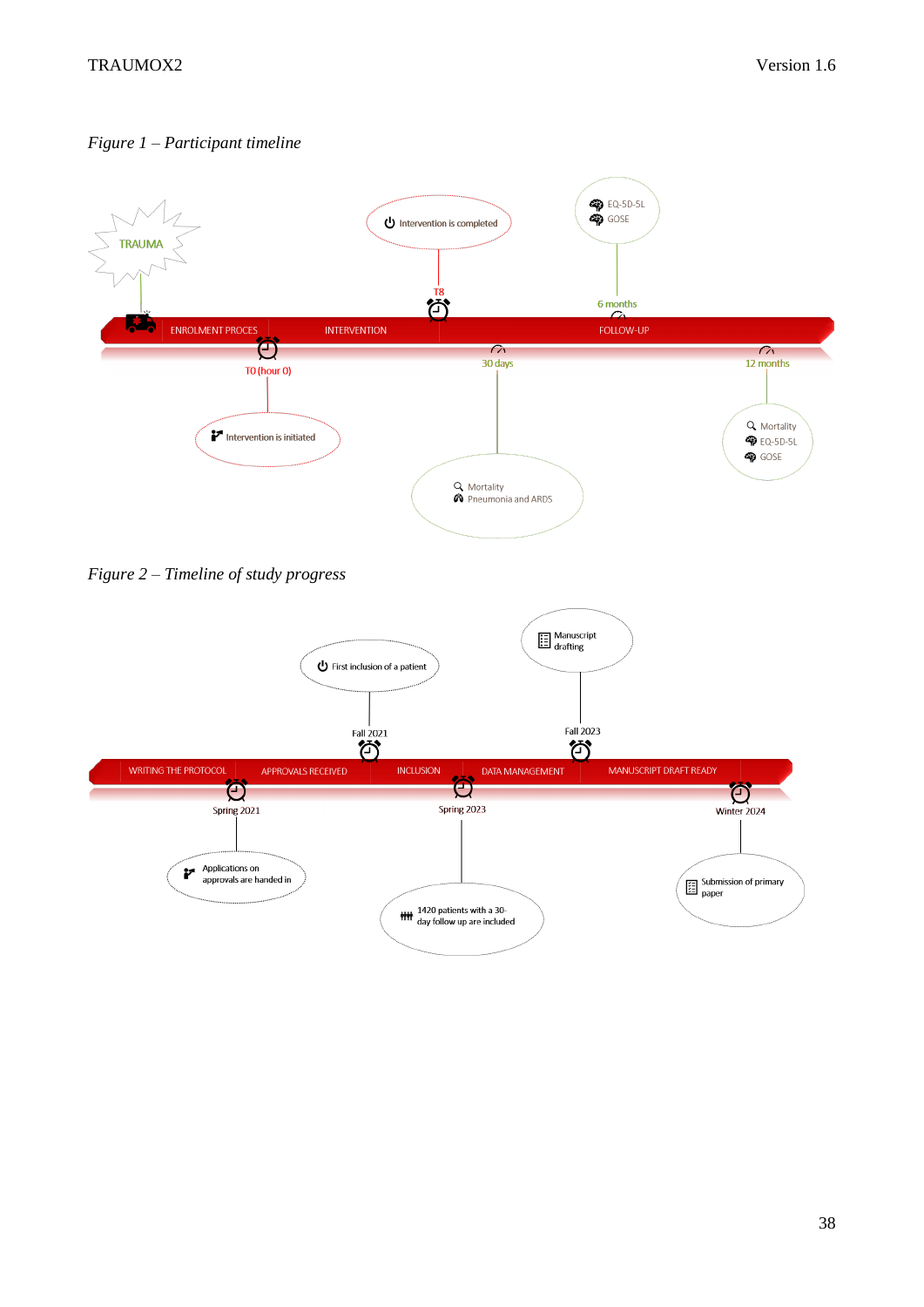## <span id="page-38-0"></span>**7. References**

- 1. American College of Surgeons: The Committee on Trauma. *ATLS: Advanced Trauma Life Support (Student Course Manual), 10th Edition*.; 2018. doi:10.1111/j.1365-2044.1993.tb07026.x
- 2. Mosby, American College of Surgeons, National Association of Emergency. *PHTLS: Basic and Advanced Prehospital Trauma Life Support, 5th Edition*.; 2003.
- 3. Hale KE, Gavin C, O'Driscoll BR. Audit of oxygen use in emergency ambulances and in a hospital emergency department. *Emerg Med J*. 2008;25(11):773-776. doi:10.1136/emj.2008.059287
- 4. McMullan J, Rodriquez CmsD, Ward KW, et al. Prevalence of Prehospital Hypoxemia and Oxygen Use in Trauma Patients. *Mil Med*. 2013;178(10):1121-1125. doi:10.7205/MILMED-D-13-00126
- 5. Boyle M, Wong J. Prescribing oxygen therapy. An audit of oxygen prescribing practices on medical wards at North Shore Hospital, Auckland, New Zealand. *N Z Med J*. 2006;119(1238):31-35.
- 6. Eskesen TG, Baekgaard JS, Steinmetz J, Rasmussen LS. Initial use of supplementary oxygen for trauma patients: A systematic review. *BMJ Open*. 2018;8(7):1-7. doi:10.1136/bmjopen-2017-020880
- 7. Chu DK, Kim LHY, Young PJ, et al. Mortality and morbidity in acutely ill adults treated with liberal versus conservative oxygen therapy (IOTA): a systematic review and meta-analysis. *Lancet*. 2018;391(10131):1693-1705. doi:10.1016/S0140-6736(18)30479-3
- 8. Taher A, Pilehvari Z, Poorolajal J, Aghajanloo M. Effects of Normobaric Hyperoxia in Traumatic Brain Injury: A Randomized Controlled Clinical Trial. *Trauma Mon*. 2016;21(1):1-5. doi:10.5812/traumamon.26772
- 9. Suzuki S, Eastwood GM, Peck L, Glassford NJ, Bellomo R. Current oxygen management in mechanically ventilated patients: A prospective observational cohort study. *J Crit Care*. 2013;28(5):647-654. doi:10.1016/j.jcrc.2013.03.010
- 10. Helmerhorst HJF, Schultz MJ, Van Der Voort PHJ, et al. Effectiveness and Clinical Outcomes of a Two-Step Implementation of Conservative Oxygenation Targets in Critically Ill Patients: A Before and After Trial. *Crit Care Med*. 2016;44(3):554-563. doi:10.1097/CCM.0000000000001461
- 11. Eskesen TG, Baekgaard JS, Christensen RE, et al. Supplemental oxygen and hyperoxemia in trauma patients: A prospective, observational study. *Acta Anaesthesiol Scand*. 2019;63(4):531-536. doi:10.1111/aas.13301
- 12. Staehr-Rye AK, Meyhoff CS, Scheffenbichler FT, et al. High intraoperative inspiratory oxygen fraction and risk of major respiratory complications. *Br J Anaesth*. 2017;119(1):140-149. doi:10.1093/bja/aex128
- 13. Six S, Jaffal K, Ledoux G, Jaillette E, Wallet F, Nseir S. Hyperoxemia as a risk factor for ventilatorassociated pneumonia. *Crit Care*. 2016;20(195):1-8. doi:10.1186/s13054-016-1368-4
- 14. Allegranzi B, Zayed B, Bischoff P, et al. New WHO recommendations on intraoperative and postoperative measures for surgical site infection prevention: an evidence-based global perspective. *Lancet Infect Dis*. 2016;16(12):e288-e303. doi:10.1016/S1473-3099(16)30402-9
- 15. Eastwood G, Bellomo R, Bailey M, et al. Arterial oxygen tension and mortality in mechanically ventilated patients. *Intensive Care Med*. 2012;38(1):91-98. doi:10.1007/s00134-011-2419-6